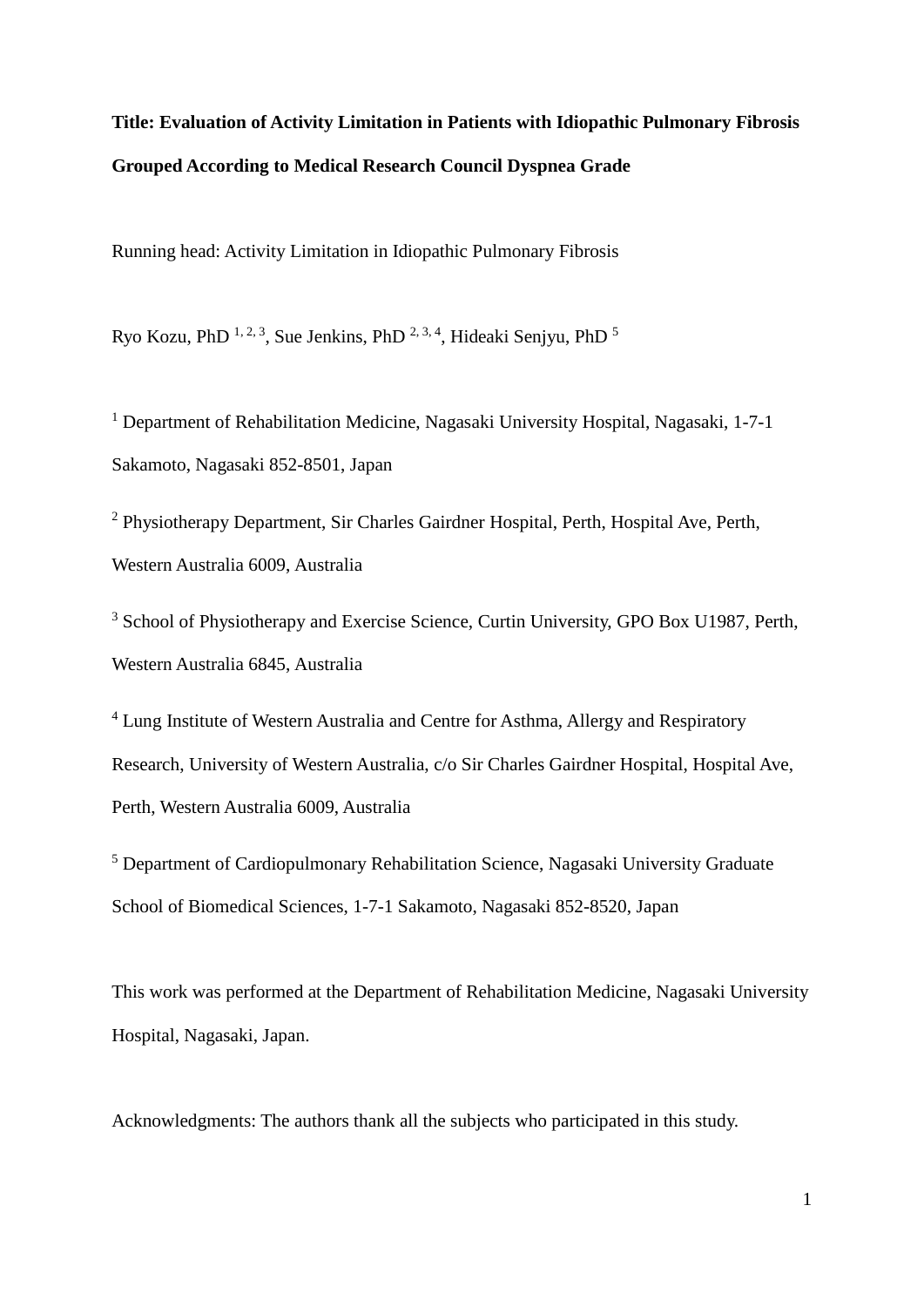Presented as a poster to the Thoracic Society of Australia and New Zealand, April 1-6, 2011, Perth, Australia.

Conflict of interest statement: No commercial party having a direct financial interest in the results of the research supporting this article has or will confer a benefit on the authors or on any organization with which the authors are associated.

Correspondence to Ryo Kozu, PhD, Department of Rehabilitation Medicine, Nagasaki University Hospital, 1-7-1 Sakamoto, Nagasaki, 852-8501, Japan. Tel.: +81 95 819 7258 (business), +81 95 883 6726 (home); fax: +81 95 819 7259. e-mail: ryokozu@nagasaki-u.ac.jp Reprints are not available from the author.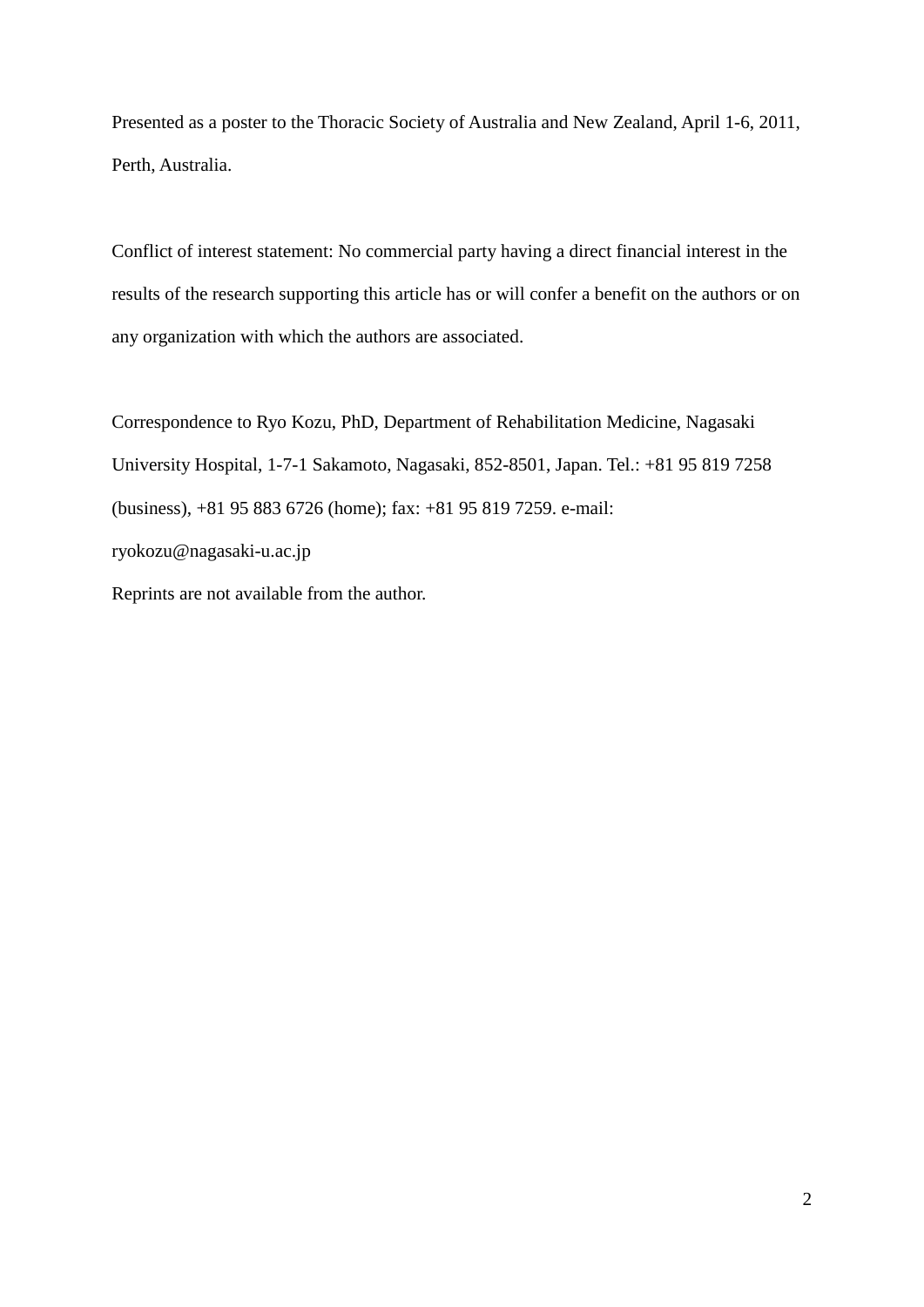#### **ABSTRACT**

 **Objective:** To investigate relationships between Medical Research Council (MRC) dyspnea grade and peripheral muscle force, activities of daily living (ADL) performance, health status, lung function and exercise capacity in subjects with idiopathic pulmonary fibrosis (IPF).

**Design:** Prospective cross-sectional observational study.

**Setting:** University hospital

8 **Participants:** Subjects with IPF (n=65, 46 men) in a stable clinical state with mean age 68 9  $\pm$  7 years.

**Interventions:** Not applicable.

 **Main Outcome Measures:** Right ventricular systolic pressure (RVSP) via transthoracic echocardiography, pulmonary function, isometric quadriceps force (QF) and handgrip force (HF), 6-minute walk distance (6MWD), ADL score, and health status (SF-36) were assessed, and compared between subjects grouped according to MRC grade.

**Results:** Sixteen, 17, 17 and 15 subjects were in MRC grade 2, 3, 4, and 5 respectively.

RVSP, pulmonary function, QF, HF, 6MWD, ADL and SF-36 scores decreased with

17 increasing MRC grade (all  $p<0.001$ ). All measures were lower ( $p<0.05$ ) in grade 4 and 5

compared to grade 2 and 3 subjects. Strong associations were found between MRC grade and

6MWD (rho=-0.89, p=0.001) and ADL score (rho=-0.82, p=0.001). MRC grade was also

20 associated with RVSP, pulmonary function, OF and HF (all rho≥0.56, p=0.001).

**Conclusions:** The MRC dyspnea scale provides a simple and useful method of

categorizing individuals with IPF with respect to their activity limitation and may assist in

understanding the impact of IPF on an individual.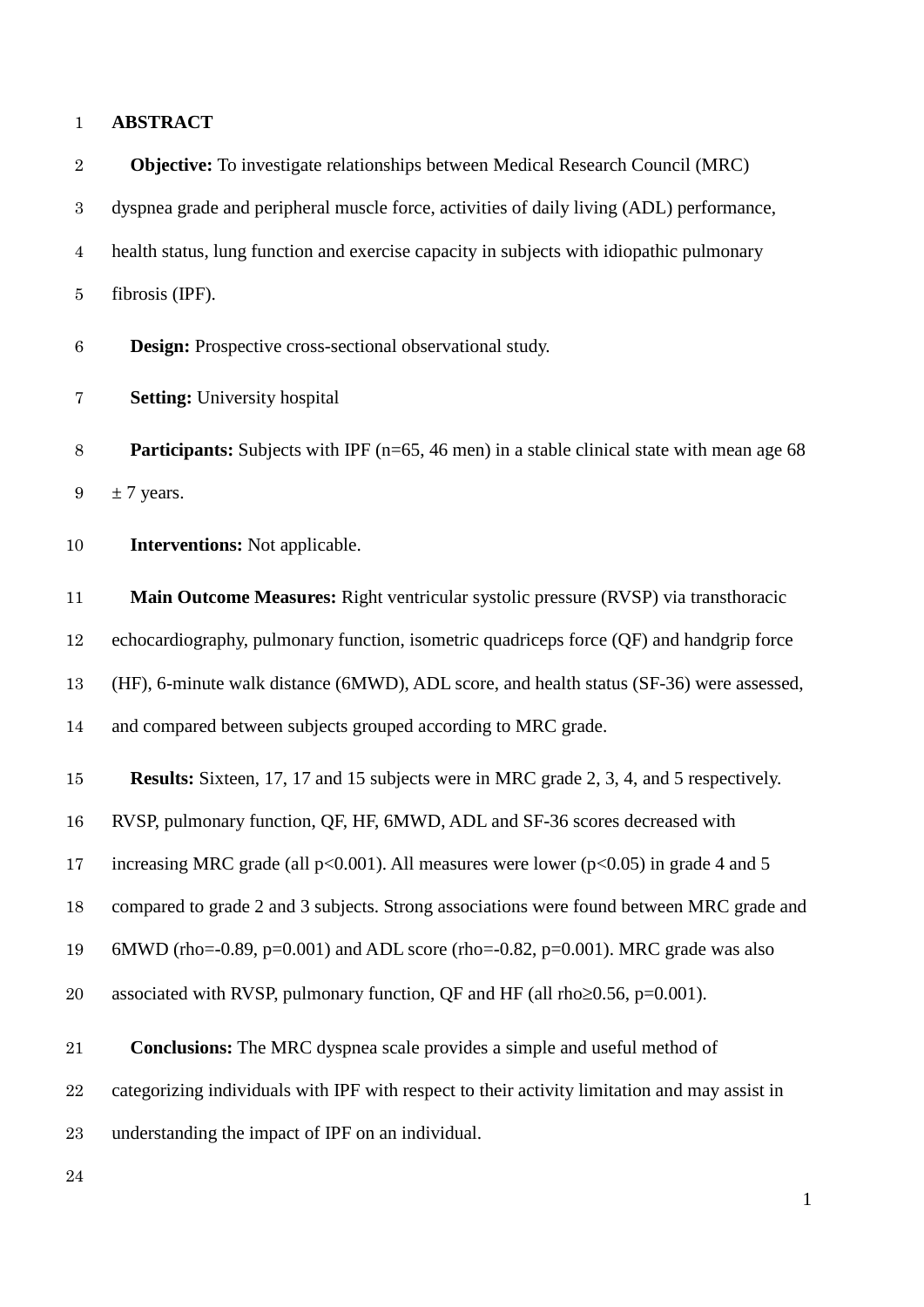#### **KEYWORDS**

 Dyspnea; Medical Research Council dyspnea scale; Activity limitation; Idiopathic pulmonary fibrosis.

### **LIST OF ABBREVIATIONS**

- ADL: activities of daily living; ANOVA: one-way analysis of variance; COPD: chronic
- 31 obstructive pulmonary disease; DL<sub>CO</sub>: diffusing capacity for carbon monoxide; FVC: forced
- vital capacity; HF: handgrip force; IPF: idiopathic pulmonary fibrosis; LTOT: long term
- oxygen therapy; MRC: Medical Research Council; PRP: pulmonary rehabilitation program;
- QF: quadriceps force; RVSP: right ventricular systolic pressure; 6MWD: 6-minute walk
- distance; 6MWT: 6-minute walk test; SF-36: Medical Outcomes Study 36-Item Short-Form
- Health Survey; SpO2: oxygen saturation; TLC: total lung capacity.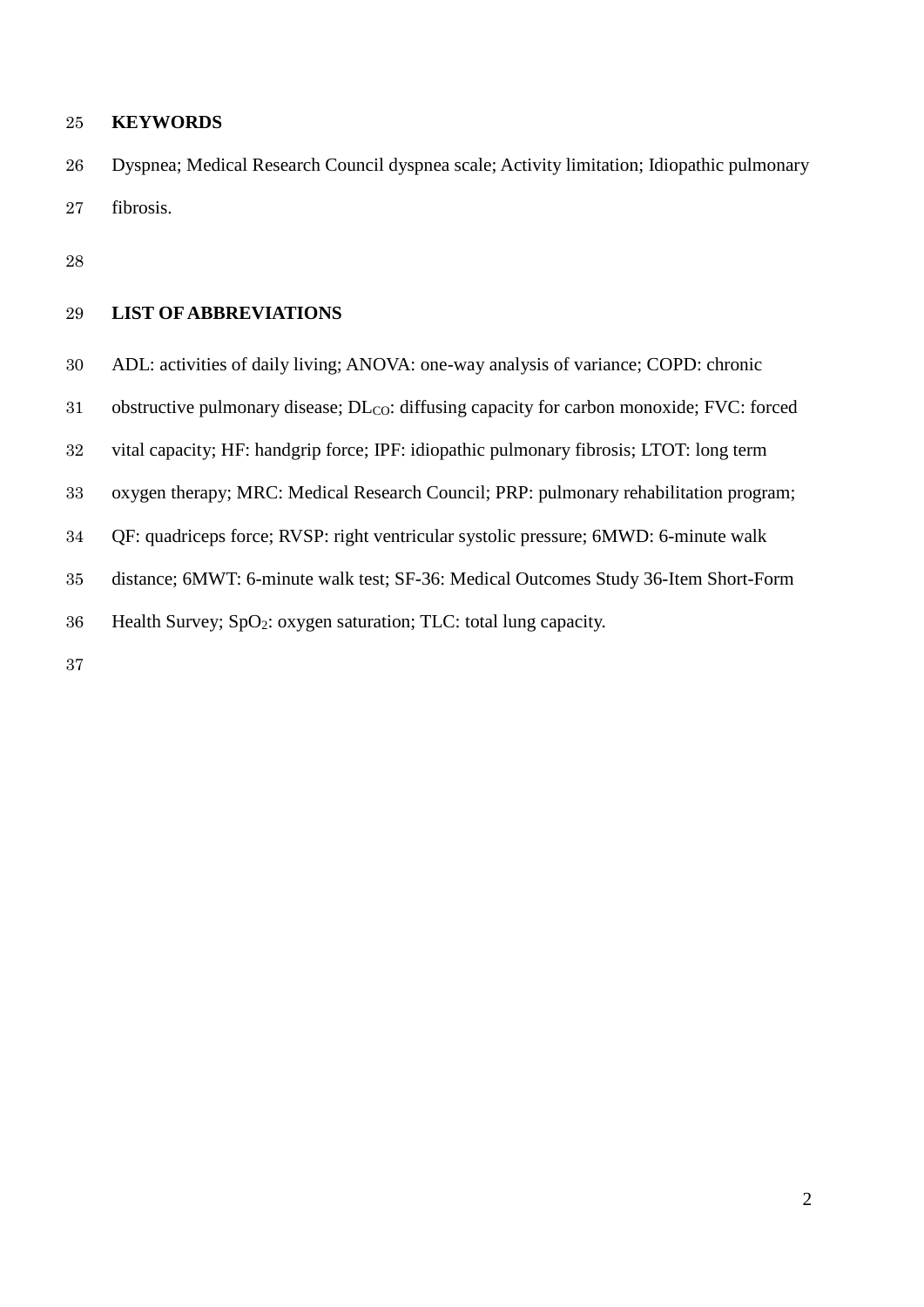Idiopathic pulmonary fibrosis (IPF) is a progressive lung disease that results in severe activity limitation. The activity limitation arises as a result of exertional dyspnea that limits the ability to undertake activities of daily living (ADL) and leads to impairment in health [1](#page-13-0) status.<sup>1</sup>

 Quantification of activity limitation is an important component of the assessment of patients with IPF in order to determine the impact of the disease on an individual and as an outcome measure of treatment. The Medical Research Council (MRC) dyspnea scale is commonly used to grade the severity of activity limitation due to dyspnea in patients with 46 chronic obstructive pulmonary disease  $(COPD)$ .<sup>[2,](#page-13-1) [3](#page-13-2)</sup> This scale has the advantage of being simple to use, and, in patients with COPD has demonstrated validity and reliability, and 48 provides information regarding survival.<sup>[2-6](#page-13-1)</sup> Further, the MRC dyspnea scale has been proposed as a method for selecting individuals who are likely to benefit from pulmonary 50 rehabilitation.<sup>7</sup>

 In patients with IPF, several studies have demonstrated an association between MRC dyspnea grade and radiographic features, pulmonary function, exercise capacity and prognosis.<sup>[8-12](#page-14-0)</sup> However, there are no studies that have compared the extent of activity limitation due to dyspnea, as assessed using the MRC dyspnea scale, and impairments in peripheral muscle force, ADL performance and health status; impairments that may be amenable to pulmonary rehabilitation.<sup>[7](#page-13-3)</sup> We hypothesized that strong relationships would exist between MRC dyspnea grade and measures that reflect physiologic impairments impacting on exercise tolerance such as quadriceps strength and ADL performance, measures that are not routinely collected in patients undergoing pulmonary rehabilitation. In this study, we examined relationships between MRC dyspnea grade and peripheral muscle force, ADL performance, health status, lung function and exercise capacity in subjects with IPF grouped according to MRC dyspnea grade.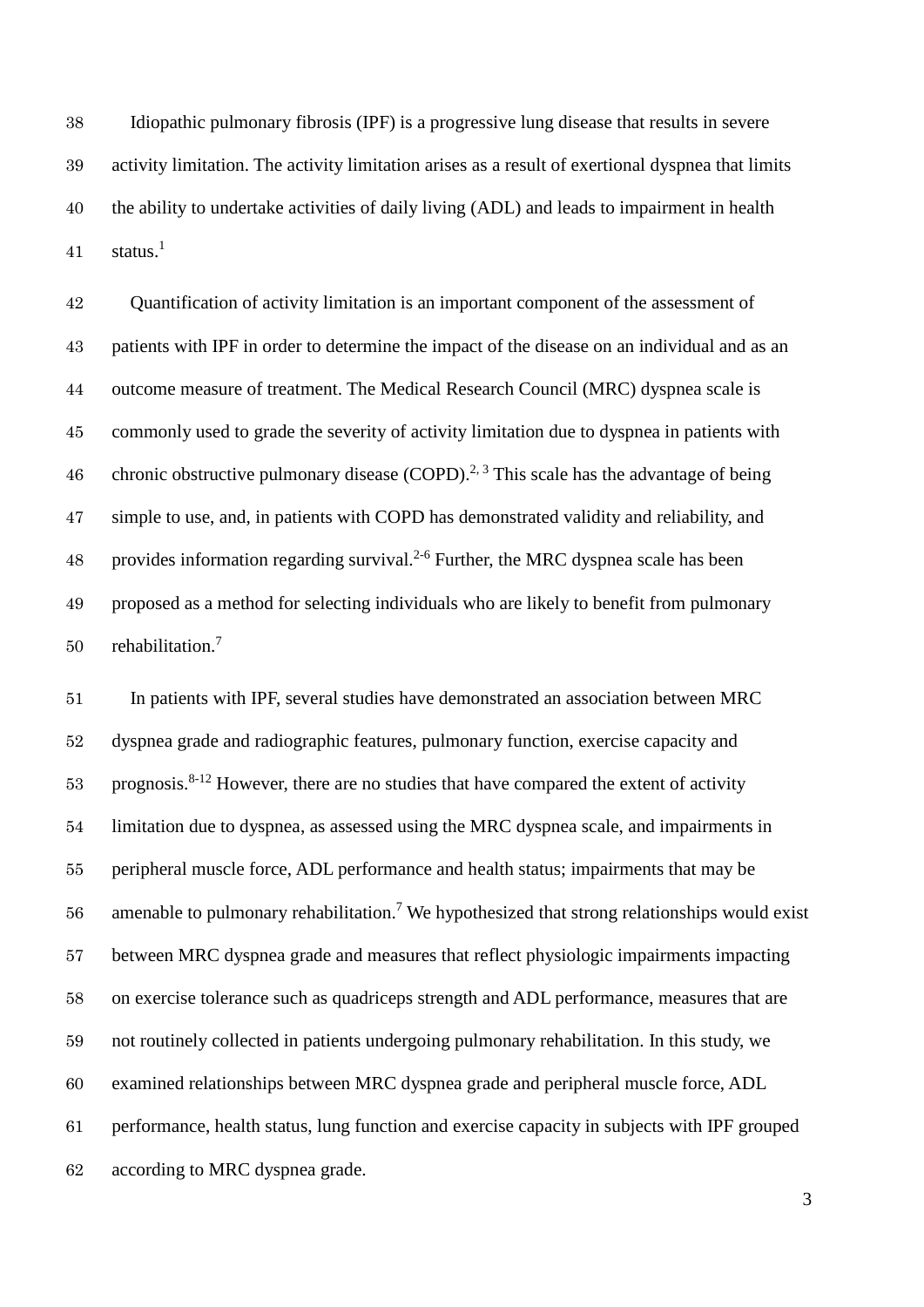#### **METHODS**

#### **Study Design**

 A prospective cross-sectional study design was utilized. During a 2-week period, all subjects completed measurements of body anthropometrics, right ventricular systolic pressure (RVSP) via transthoracic echocardiography, pulmonary function, arterial blood gas tensions, peripheral muscle force, functional exercise capacity and assessment of ADL and health status.

**Subjects**

 A convenience sample of 65 consecutive subjects with IPF, who were referred to the pulmonary rehabilitation program (PRP) at Nagasaki University Hospital, Japan, was included in this study. The diagnosis of IPF was made in accordance with published 75 guidelines.<sup>[1](#page-13-0)</sup> Subjects were included if they were under the care of a respiratory physician, ambulant, reported dyspnea during normal daily physical activities (MRC grades 2-5) and were clinically stable with no changes in medication for at least 4 weeks prior to recruitment. 78 Data from some subjects have contributed to previous work.<sup>[13,](#page-14-1) [14](#page-15-0)</sup> The study was confined to patients with MRC dyspnea grades 2 or higher as individuals who report dyspnea only on strenuous activity (i.e. MRC dyspnea grade 1) were not referred to the PRP. Other exclusion criteria comprised severe orthopedic or neurological impairments limiting exercise performance, unstable cardiac disease, active cancer, inability to complete questionnaires or perform the 6-minute walk test (6MWT), and any previous participation in a PRP. The study was approved by the Human Ethics Review Committee of Nagasaki University Graduate School of Biomedical Sciences. Subjects gave written, informed consent prior to data collection.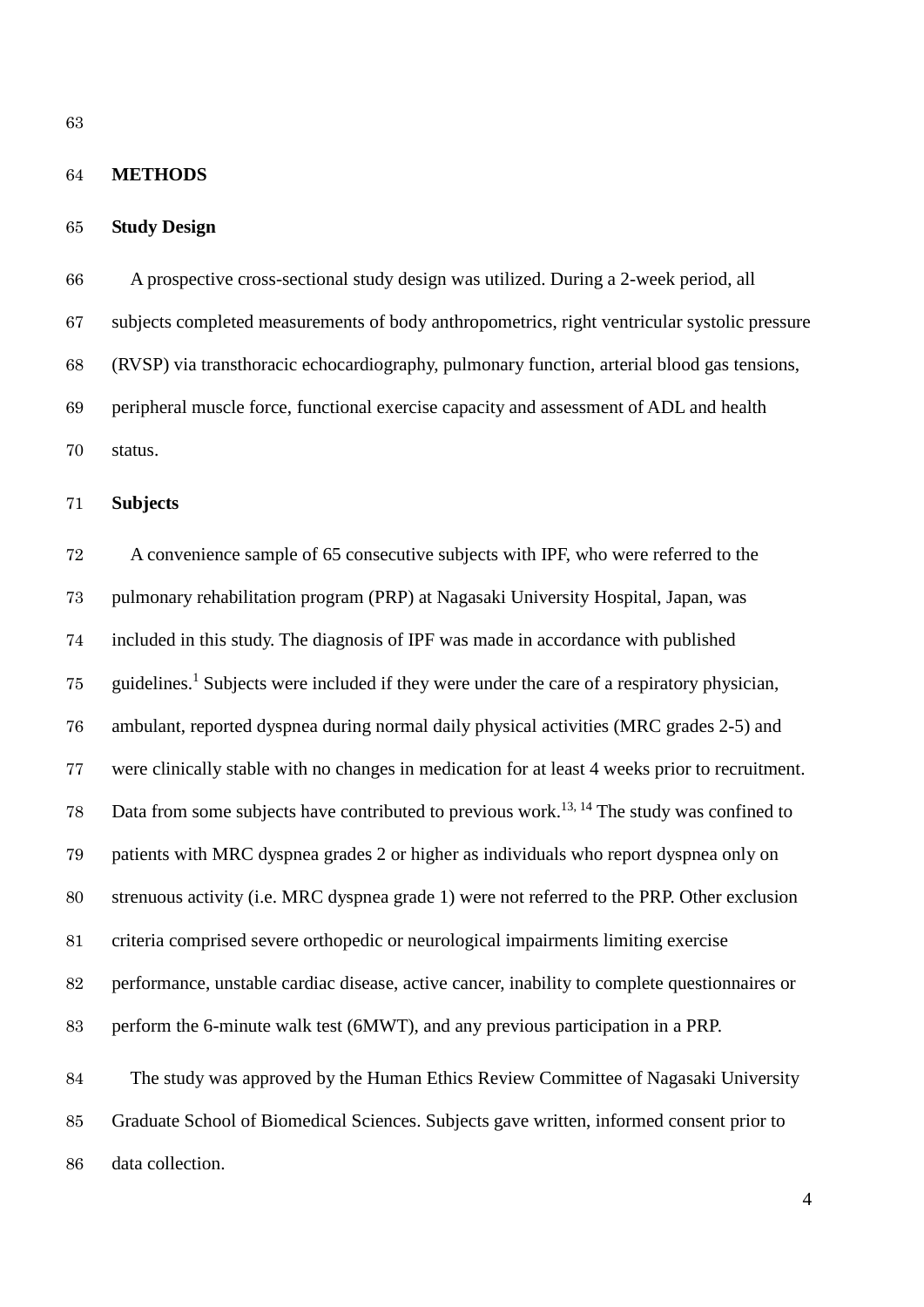#### **MRC dyspnea scale**

 Subjects read the descriptive phrases for each of the five grades (numbered 1-5) of the MRC dyspnea scale and then selected the number that best corresponded to their severity of activity limitation due to dyspnea during daily living.

#### **Pulmonary Function and Arterial Blood Gas Tensions**

Pulmonary function (spirometry, lung volumes and diffusing capacity for carbon

monoxide) and arterial blood gas tensions were measured in accordance with a standard

94 protocol  $15, 16$  $15, 16$  and referenced to predicted values.<sup>[17](#page-15-3)</sup>

#### **Peripheral Muscle Force**

 Quadriceps force (QF) was measured as the peak force (kilograms, kg) developed during a 97 maximum isometric quadriceps contraction using a hand-held dynamometer with fixing-belt <sup>a</sup> 98 in accordance with a standard protocol.<sup>[18](#page-15-4)</sup> The measurement was made with the subject seated with their hip and knee in 90 degrees flexion. Handgrip force (HF, kg) was measured with a hand dynamometer  $\mu$ . Measurements were made on the dominant side and the highest value of three technically correct attempts was used in the analyses. Quadriceps force was expressed as a percentage of body weight.

#### **Functional Exercise Capacity**

 The 6MWT was performed twice, separated by 24 hours, in accordance with published 105 guidelines.<sup>[19](#page-15-5)</sup> The best distance was used in the analysis. Subjects who were receiving long term oxygen therapy (LTOT) performed the 6MWT breathing oxygen supplied at their 107 prescribed flow rate for normal daily activities. Oxygen saturation  $(SpO<sub>2</sub>)$  measured by pulse 108 oximetry <sup>c</sup> was monitored continuously throughout the test and the test was terminated if SpO<sub>2</sub> fell below 80%. The Borg category ratio scale <sup>[20](#page-16-0)</sup> was used to measure dyspnea before and upon test completion.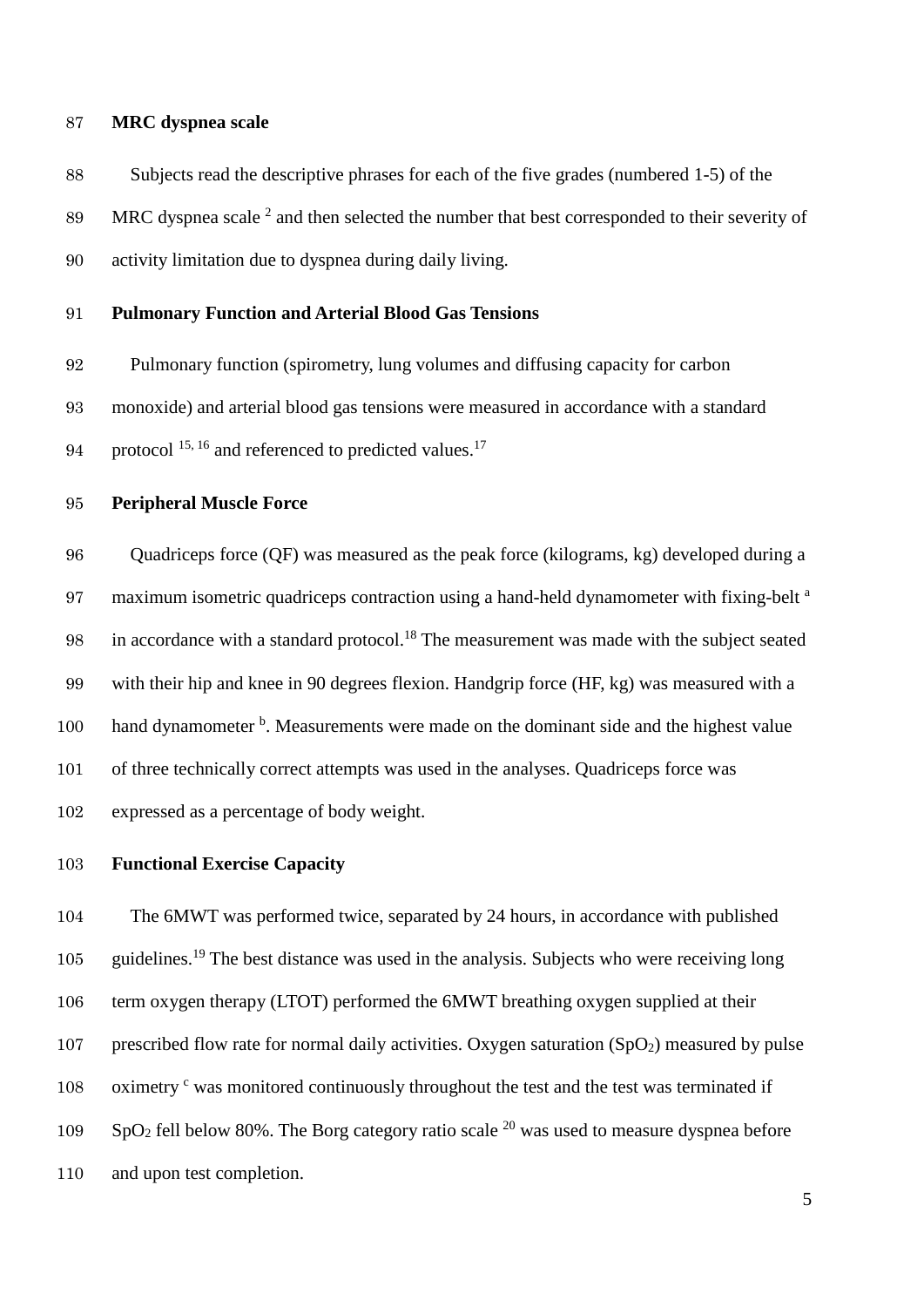#### **Activities of Daily Living**

112 Limitations in ADL were assessed using a standard scale.<sup>[21](#page-16-1)</sup> The scale evaluates six fundamental daily activities (feeding, ability to transfer, dressing, bathing, shopping and transportation). For each of the six activities, a score of 0 (dependent) or 1 (independent) is assigned and the scores of the six activities are summed to provide a measure of ADL 116 performance. The total score was used in the analysis.<sup>[22](#page-16-2)</sup>

#### **Health Status**

 The Medical Outcomes Study 36-Item Short-Form Health Survey (SF-36, Version 2) was 119 used to assess health status.<sup>[23](#page-16-3)</sup> The SF-36 consists of eight subscales that assess components of physical and mental health and includes an additional health transition item that is not scored. Scores for each subscale range from 0 to 100, with a lower score indicating a greater level of impairment. Measurement of health status using the SF-36 has been shown to be valid and 123 reliable in subjects with IPF.<sup>[24](#page-16-4)</sup>

#### **Data Management and Statistical Analyses**

 We used the Shapiro-Wilks test to examine the extent to which data approached a normal distribution. Data that did not conform to a normal distribution were transformed or were analyzed using non-parametric tests.

128 All analyses were performed using SPSS Statistics v.  $17<sup>d</sup>$ . Comparison of variables between subjects grouped according to MRC dyspnea grade were performed using a one-way analysis of variance (ANOVA) or the Kruskal-Wallis test, and Chi-squared test. Bonferroni adjustments were applied to account for multiple comparisons. Specifically, to minimize the risk of a Type I error, we set the significance level (p value) for the ANOVA and Kruskall-Wallis tests at 0.05 divided by the number of comparisons performed (i.e. 0.05 / 29 where 29 was the number of comparisons performed). Spearman's rank correlation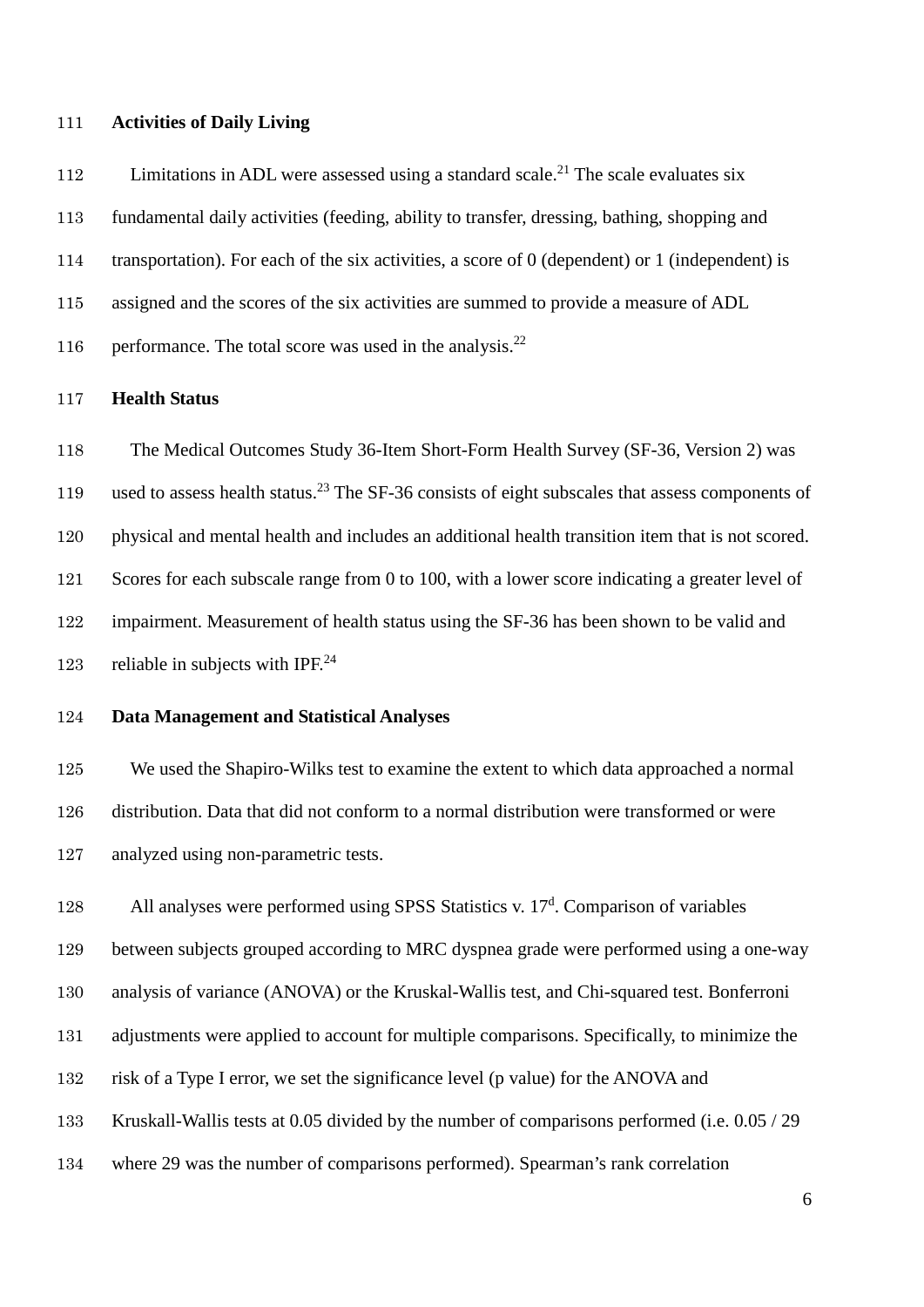coefficients were used to examine relationships between MRC dyspnea grade and RVSP,

136 pulmonary function [% predicted forced vital capacity (FVC), total lung capacity (TLC) and

[1](#page-13-0)37 diffusing capacity for carbon monoxide  $(DL_{CO})$ <sup>1</sup>, muscle force, 6MWD and ADL

138 performance. The significance level was adjusted (i.e. significance  $= p<0.006$ ) to account 139 for multiple tests being performed.

#### **RESULTS**

142 The number of subjects in MRC dyspnea grade 2, 3, 4 and 5 was 16 (25%), 17 (26%), 17 (26%) and 15 (23%), respectively. Data for demographic variables, RVSP, pulmonary function, arterial blood gas tensions, 6MWD and SF-36 subscale scores are shown in Table 1. Significant differences were observed between MRC dyspnea grade and time since diagnosis of IPF, use of LTOT and oral corticosteroids, RSVP and pulmonary function (% predicted). Post-hoc analyses revealed that the significant differences mostly were found between subjects in dyspnea grade 2 and those in grades 3, 4 and 5 (Table 1). Six-minute walk distance showed a progressive and significant decline with increasing MRC grade (Table 1). A total of 43 subjects (2, 11, 15 and 15 in MRC grades 2, 3, 4 and 5 respectively) performed the 6MWT breathing supplemental oxygen at flow rates ranging 152 from 1 to 5 L/min. The 6MWT was terminated prematurely when SpO<sub>2</sub> fell below 80% in 153 three (19%), three (18%), seven (41%) and six (40%) subjects in MRC dyspnea grades 2, 3, 4 and 5 respectively. The number of subjects who rested during the 6MWT due to intolerable dyspnea was one (6%), three (18%), eight (47%) and nine (60%) in grades 2, 3, 4 and 5 156 respectively. Mean scores for dyspnea on completion of the 6MWT were  $4.3 \pm 1.1$ ,  $5.3 \pm 1.3$ ,  $5.4 \pm 1.2$  and  $5.9 \pm 0.7$  for subjects in grade 2, 3, 4 and 5 respectively (p<0.05 grade 5 *vs.*) grade 2 subjects). The mean difference in 6MWD between subjects in MRC dyspnea grades 3,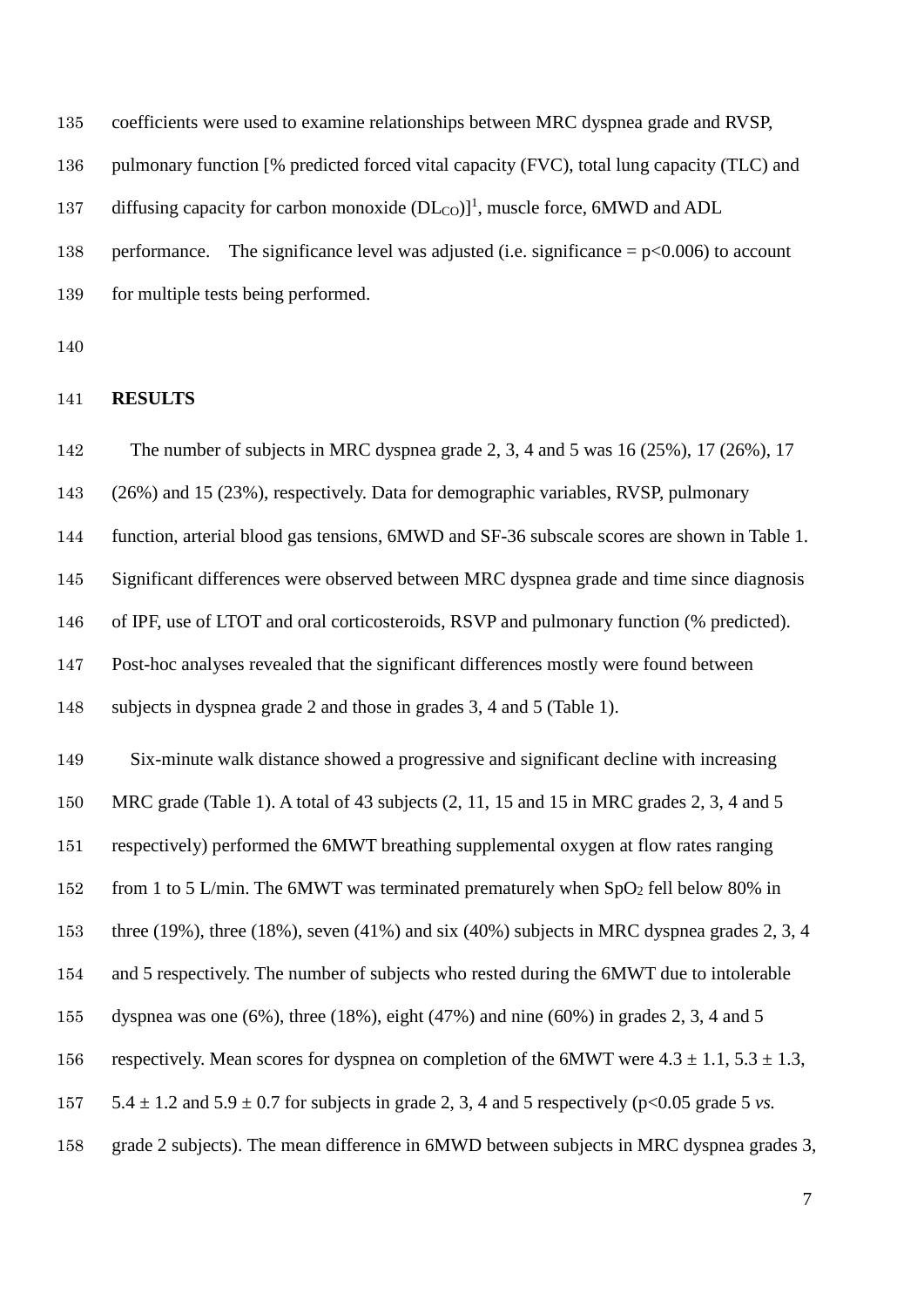4 and 5, compared to grade 2 subjects, was -109 m, (95% confidence intervals 69 to 149 m), -238 m (201 to 273 m), and -282 m (247 to 316 m) respectively.

161 Scores for all subscales of the SF-36, with the exception of bodily pain, were lower as the MRC dyspnea grade increased (all p<0.001, Table 1). Post-hoc analyses revealed significant differences between grade 2 *vs.* 3 for Physical functioning, Role physical, Vitality, and Mental health subscales; grade 2 *vs.* 4 and 5 for all subscales except bodily pain; grade 3 *vs.* 4 and 5 for Physical functioning and Role emotional, and, grade 4 *vs.* 5 for Physical functioning (Table 1).

Figure 1 shows data for muscle force, 6MWD, and ADL scores. All measures were

significantly lower in grade 4 and 5 subjects compared to subjects in grades 2 and 3 (p<0.01).

The associations between MRC grade and other measures are shown in Table 2. Strong

associations were found between MRC grade and 6MWD (rho=-0.89, p=0.001) and ADL

171 score (rho=-0.82, p=0.001). MRC grade was also associated with RVSP, FVC, TLC, DL<sub>CO</sub>,

172 OF and HF(all  $p<0.001$ ).

#### **DISCUSSION**

 The main findings of this study are that, in subjects with IPF, (i) pulmonary function, peripheral muscle force, 6MWD, ability to perform ADL and health status all deteriorated with increasing MRC dyspnea grade, (ii) subjects in grades 4 and 5 had significantly greater impairments than those in grades 2 and 3, and, (iii) the associations between MRC dyspnea grade and impairment in exercise capacity and ADL performance were stronger than with the magnitude of pulmonary function impairment. These findings support the use of the MRC dyspnea scale as a simple and valid method of categorizing individuals with IPF in terms of their activity limitation due to dyspnea.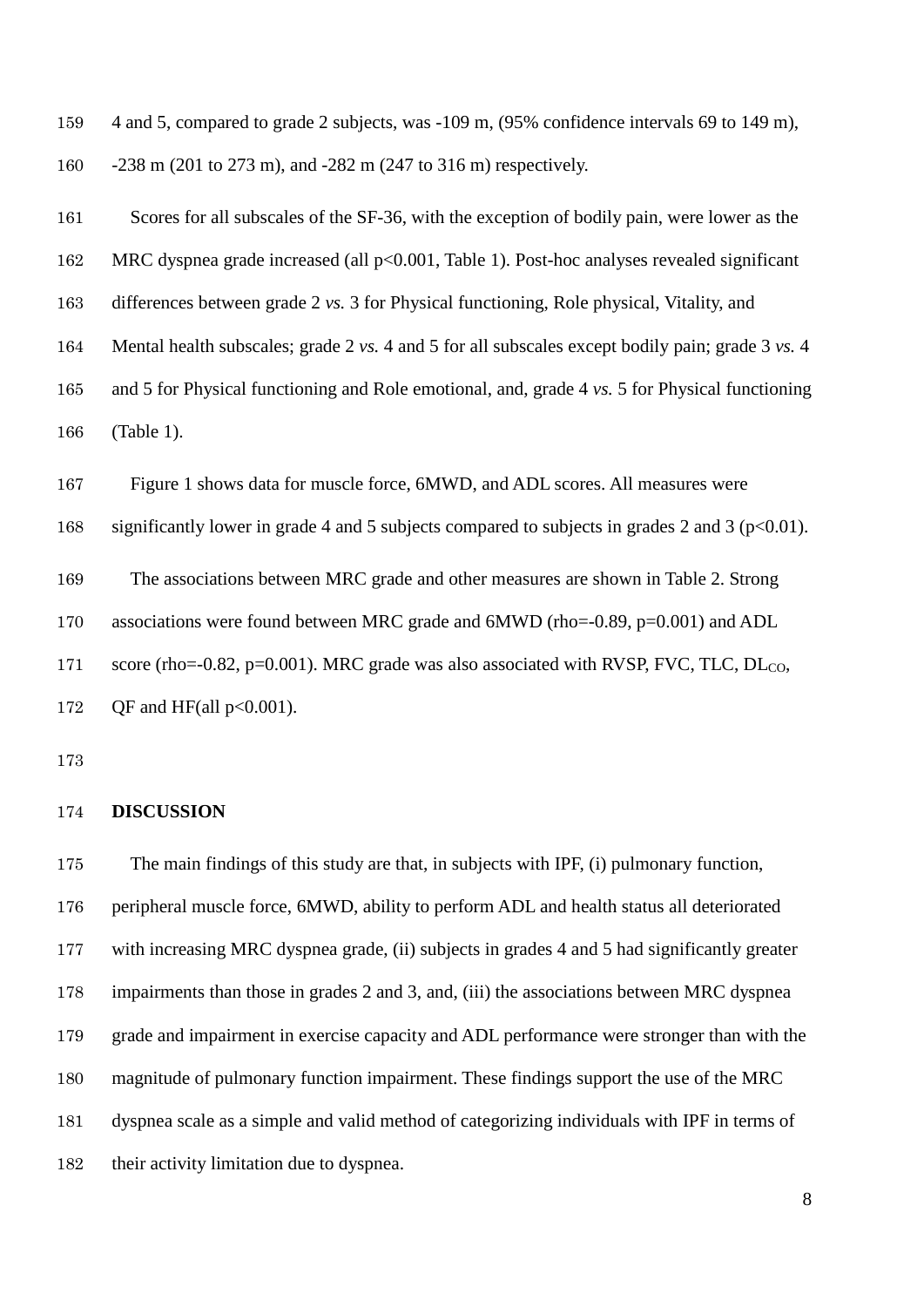To our knowledge, this is the first study to compare peripheral muscle force in subjects with IPF grouped according to the MRC dyspnea scale. Factors that may contribute to the greater impairment in muscle force with increasing MRC dyspnea grade in our sample include more pronounced deconditioning due to the longer duration of the disease and an 187 increase in the proportion of subjects who were taking oral corticosteroids.<sup>[25,](#page-16-5) [26](#page-16-6)</sup> The greater impairment in QF observed with increasing MRC dyspnea grade may be a factor contributing 189 to the lower  $6MWD.^{27}$  $6MWD.^{27}$  $6MWD.^{27}$ 

 We found marked differences in measures of lung function, that reflect the extent of lung fibrosis and gas exchange abnormalities, between MRC dyspnea grades. In subjects with IPF, an association between MRC dyspnea grade and impairment in pulmonary function has been 193 reported,<sup>[8,](#page-14-0) [9](#page-14-2)</sup> and is consistent with data in COPD populations.<sup>[28](#page-17-1)</sup>

 The lower 6MWD with increasing MRC dyspnea grade suggests that functional exercise capacity is strongly related to the severity of dyspnea experienced in daily life. The mean difference in 6MWD between subjects in MRC dyspnea grades 3, 4 and 5, compared to grade 2 subjects exceeded the threshold of 28 m reported to be the minimum important difference 198 in this population.<sup>[29](#page-17-2)</sup> Although there are few data pertaining to the relationship between MRC dyspnea grade and 6MWD in subjects with IPF, our findings are consistent with previous 200 research.

 Differences in ADL score and health status were found between subjects across the MRC dyspnea grades with the exception of the SF-36 subscale for bodily pain. Specifically, subjects in grades 4 and 5 were markedly limited in their ability to perform ADL and had severely impaired health status. This is not surprising given the progressive and debilitating nature of the disease. We used the SF-36 as our measure of health status because the only disease specific health-related quality of life measure for the IPF population has not been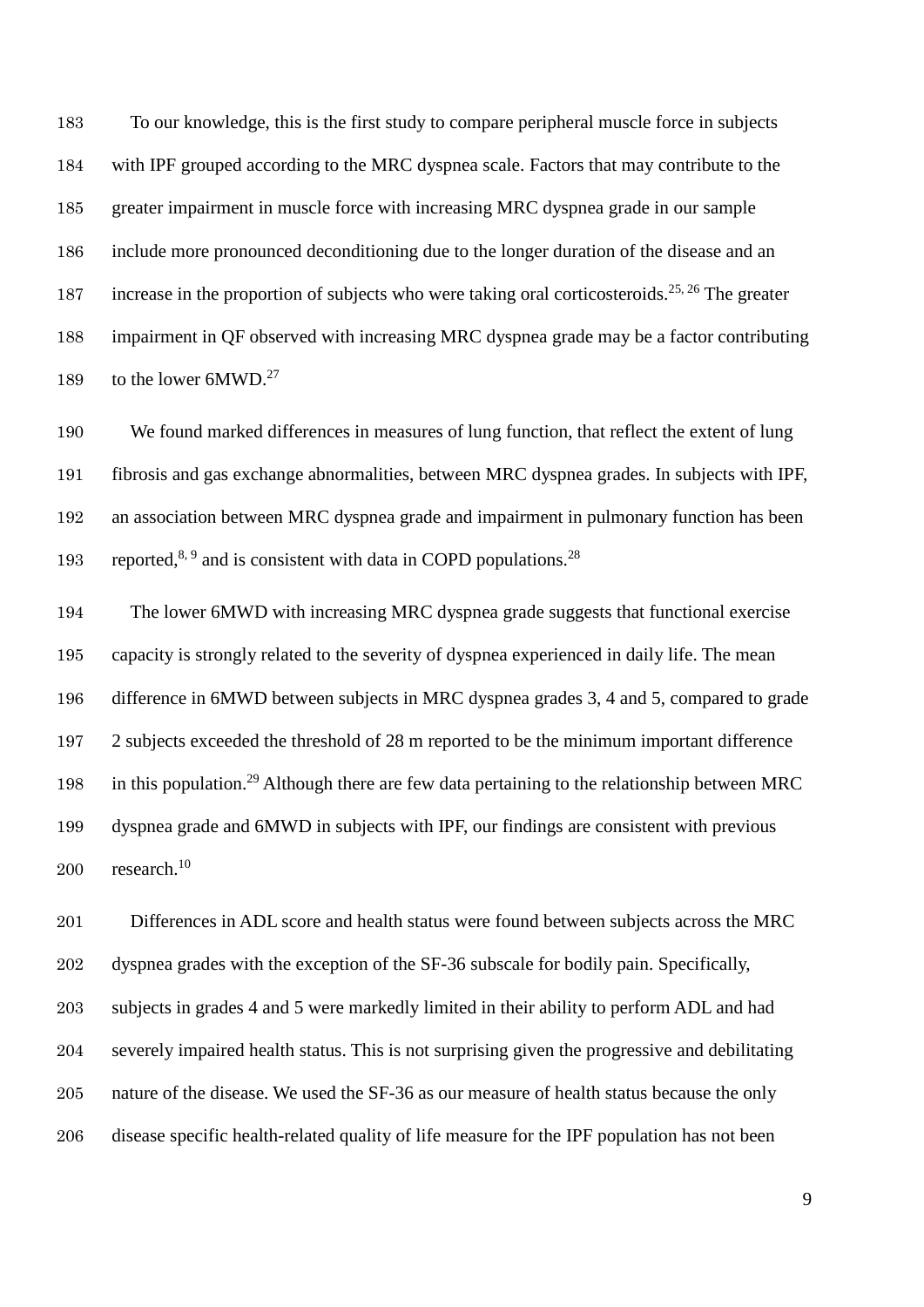207 translated into Japanese.<sup>30</sup> Dyspnea has been shown to be the most important determinant of 208 health status in people with IPF,  $24, 31$  $24, 31$  and the severity of dyspnea has been shown to be 209 associated with the duration of the disease.<sup>[32](#page-17-5)</sup>

#### **Study Limitations**

 Although the sample size in our study was greater than in other studies that have examined 212 the utility of the MRC dyspnea scale in subjects with IPF, $8-11$  it was still relatively modest. Measurement of daily physical activity or participation in an exercise regimen, and identification of the presence of pulmonary hypertension via right heart catheterization,

215 would have been useful to evaluate their contribution to activity limitation in our subjects,

216 but was beyond the scope of the study.

 Large differences were observed in most variables when comparing subjects in dyspnea 218 grades 3, 4 and 5 with those in grade 2. However often little difference was observed in these same measures between subjects in grades 4 and 5. This is likely to reflect a limitation in the 220 ability of the MRC dyspnea scale to discriminate between subjects with more severe activity limitation. [34](#page-18-1)

#### **Clinical Implications**

 In subjects with IPF, the MRC dyspnea scale not only reflects the severity of activity limitation but also impairment in pulmonary function and health status. This information may aid in the understanding of disease severity and progression, and the impact of IPF on the individual. In situations where it is not possible to measure peripheral muscle force, functional exercise capacity or ADL performance, the MRC dyspnea scale may provide useful information. We conclude that the MRC dyspnea scale is useful as a measure of activity limitation in the comprehensive assessment of patients with IPF.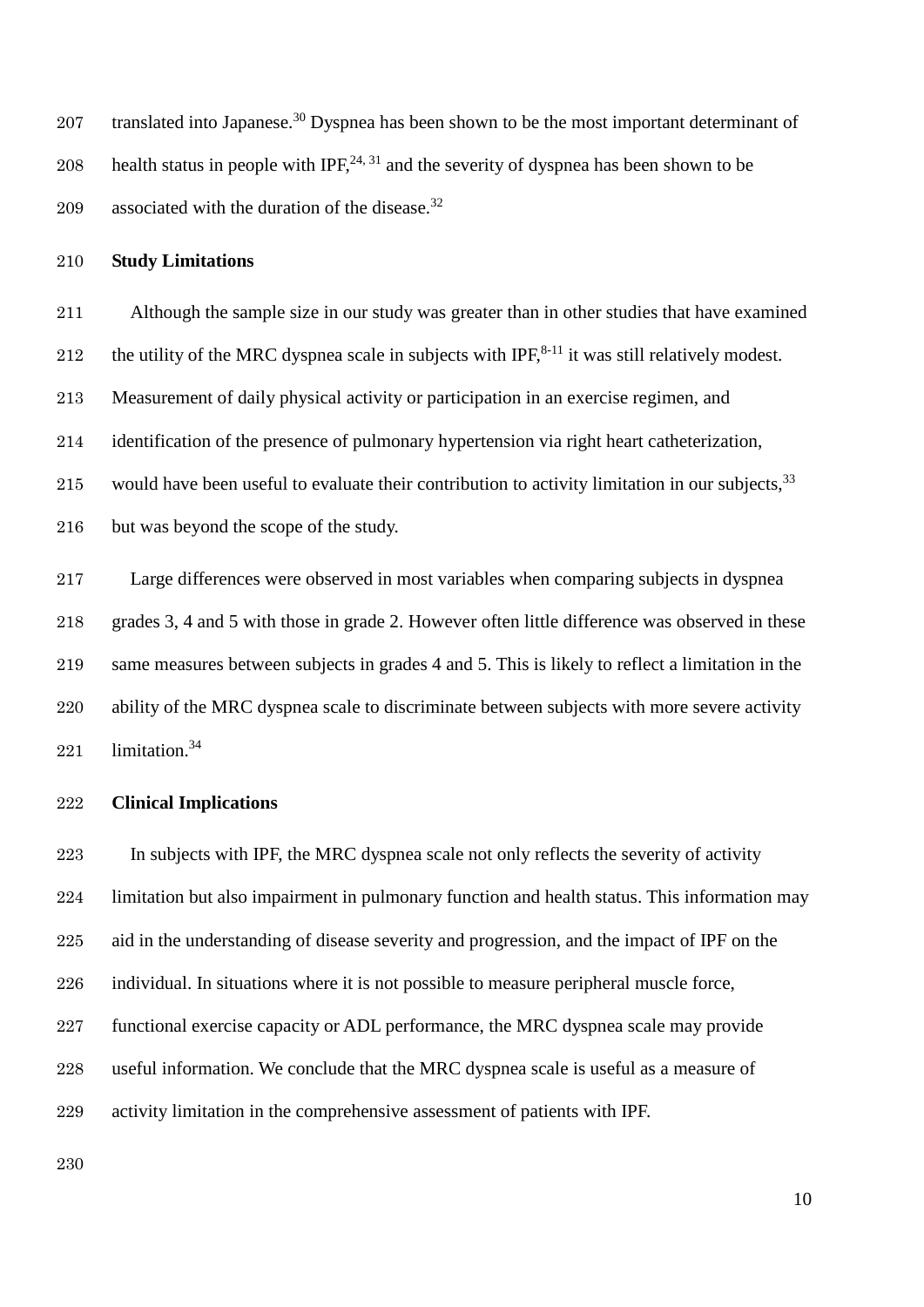## **CONCLUSIONS**

- In conclusion, our findings show that the MRC dyspnea scale provides a simple and useful
- method of categorizing individuals with IPF with respect to their activity limitation.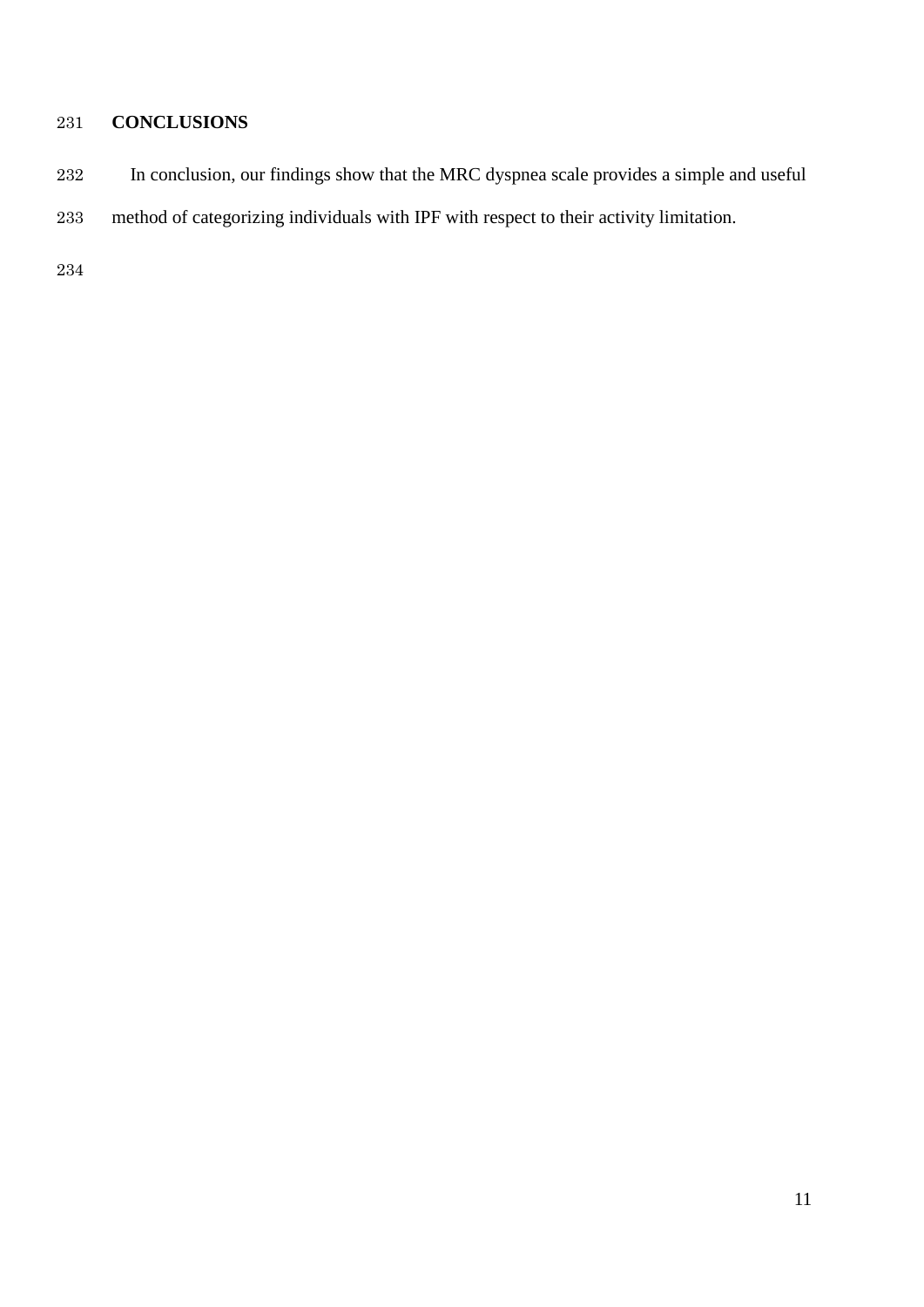## **REFERENCES**

<span id="page-13-3"></span><span id="page-13-2"></span><span id="page-13-1"></span><span id="page-13-0"></span>

| 236     | 1. | Raghu G, Collard HR, Egan JJ, Martinez FJ, Behr J, Brown KK, et al. An official     |
|---------|----|-------------------------------------------------------------------------------------|
| 237     |    | ATS/ERS/JRS/ALAT statement: idiopathic pulmonary fibrosis: evidence-based           |
| 238     |    | guidelines for diagnosis and management. Am J Respir Crit Care Med                  |
| $\,239$ |    | 2011;183:788-824.                                                                   |
| 240     | 2. | Fletcher CM, Elmes PC, Fairbairn AS, Wood CH. The significance of respiratory       |
| 241     |    | symptoms and the diagnosis of chronic bronchitis in a working population. Br Med J  |
| 242     |    | 1959;2:257-66.                                                                      |
| 243     | 3. | Bestall JC, Paul EA, Garrod R, Garnham R, Jones PW, Wedzicha JA. Usefulness of      |
| 244     |    | the Medical Research Council (MRC) dyspnoea scale as a measure of disability in     |
| 245     |    | patients with chronic obstructive pulmonary disease. Thorax 1999;54:581-6.          |
| 246     | 4. | Mahler DA, Wells CK. Evaluation of clinical methods for rating dyspnea. Chest       |
| 247     |    | 1988;93:580-6.                                                                      |
| 248     | 5. | Warley AR, Finnegan OC, Nicholson EM, Laszlo G. Grading of dyspnoea and             |
| 249     |    | walking speed in cardiac disease and in chronic airflow obstruction. Br J Dis Chest |
| 250     |    | 1987;81:349-55.                                                                     |
| 251     | 6. | Nishimura K, Izumi T, Tsukino M, Oga T. Dyspnea is a better predictor of 5-year     |
| 252     |    | survival than airway obstruction in patients with COPD. Chest 2002;121:1434-40.     |
| 253     | 7. | Nici L, Donner C, Wouters E, Zuwallack R, Ambrosino N, Bourbeau J, et al.           |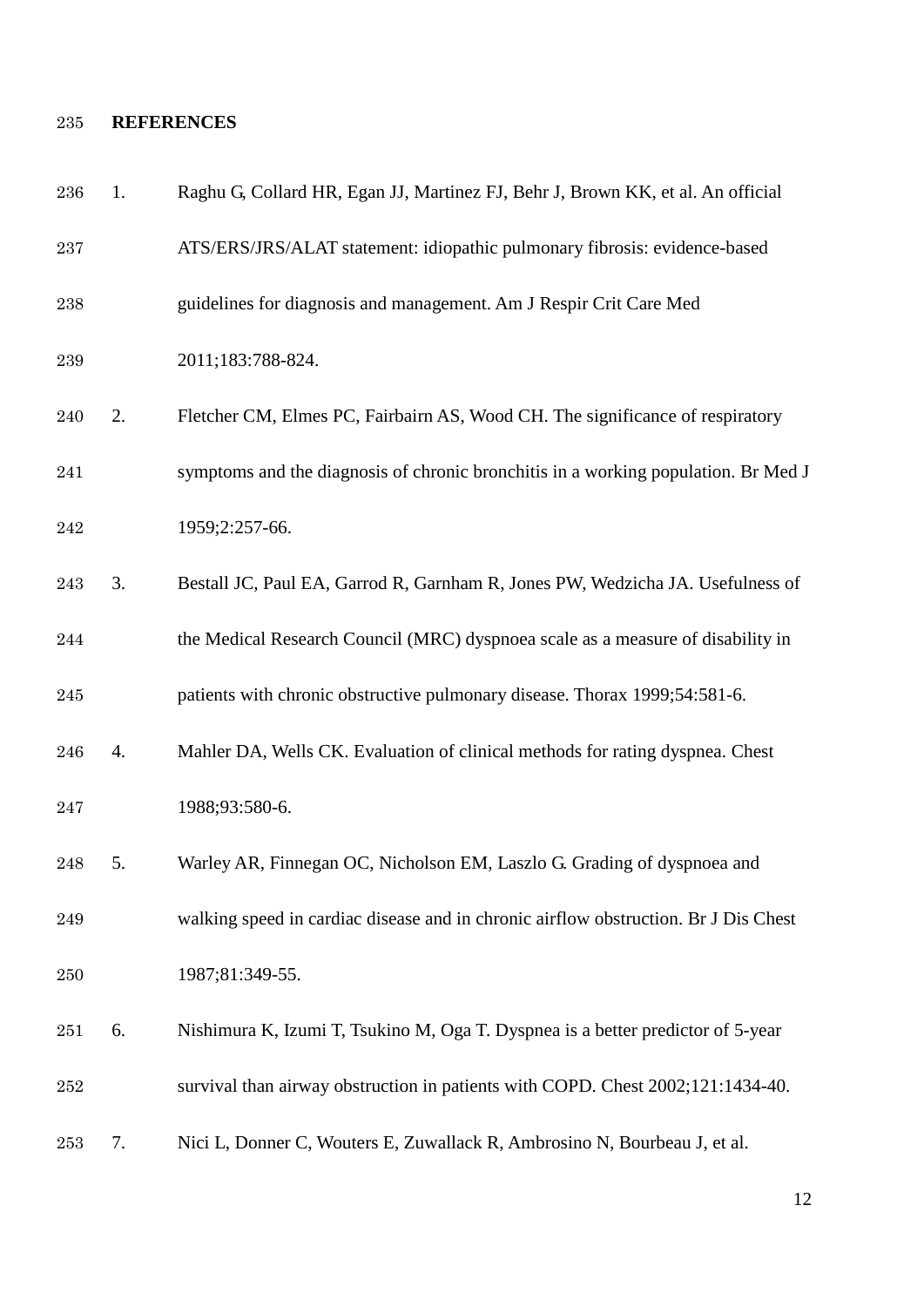<span id="page-14-3"></span><span id="page-14-2"></span><span id="page-14-1"></span><span id="page-14-0"></span>

| 254 |     | American Thoracic Society/European Respiratory Society statement on pulmonary        |
|-----|-----|--------------------------------------------------------------------------------------|
| 255 |     | rehabilitation. Am J Respir Crit Care Med 2006;173:1390-413.                         |
| 256 | 8.  | Papiris SA, Daniil ZD, Malagari K, Kapotsis GE, Sotiropoulou C, Milic-Emili J, et    |
| 257 |     | al. The Medical Research Council dyspnea scale in the estimation of disease severity |
| 258 |     | in idiopathic pulmonary fibrosis. Respir Med 2005;99:755-61.                         |
| 259 | 9.  | Mura M, Ferretti A, Ferro O, Zompatori M, Cavalli A, Schiavina M, et al. Functional  |
| 260 |     | predictors of exertional dyspnea, 6-min walking distance and HRCT fibrosis score in  |
| 261 |     | idiopathic pulmonary fibrosis. Respiration 2006;73:495-502.                          |
| 262 | 10. | Manali ED, Lyberopoulos P, Triantafillidou C, Kolilekas LF, Sotiropoulou C,          |
| 263 |     | Milic-Emili J, et al. MRC chronic Dyspnea Scale: Relationships with                  |
| 264 |     | cardiopulmonary exercise testing and 6-minute walk test in idiopathic pulmonary      |
| 265 |     | fibrosis patients: a prospective study. BMC Pulm Med 2010;10:32.                     |
| 266 | 11. | Manali ED, Stathopoulos GT, Kollintza A, Kalomenidis I, Emili JM, Sotiropoulou C,    |
| 267 |     | et al. The Medical Research Council chronic dyspnea score predicts the survival of   |
| 268 |     | patients with idiopathic pulmonary fibrosis. Respir Med 2008;102:586-92.             |
| 269 | 12. | Nishiyama O, Taniguchi H, Kondoh Y, Kimura T, Kato K, Kataoka K, et al. A simple     |
| 270 |     | assessment of dyspnoea as a prognostic indicator in idiopathic pulmonary fibrosis.   |
| 271 |     | Eur Respir J 2010;36:1067-72.                                                        |
| 272 | 13. | Kozu R, Jenkins S, Senjyu H, Mukae H, Sakamoto N, Kohno S. Peak power                |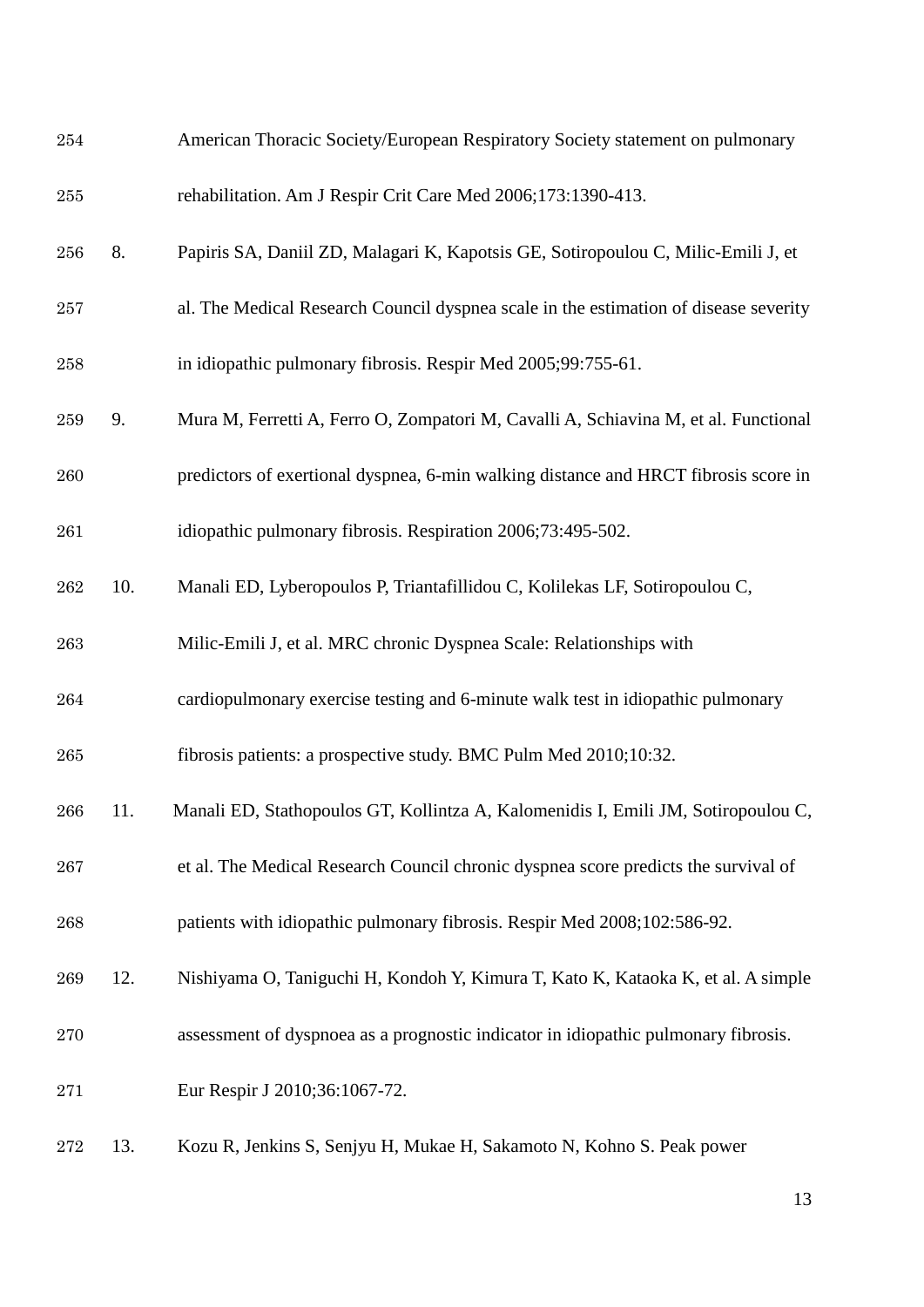<span id="page-15-5"></span><span id="page-15-4"></span><span id="page-15-3"></span><span id="page-15-2"></span><span id="page-15-1"></span><span id="page-15-0"></span>

| 273 |     | estimated from 6-minute walk distance in Asian patients with idiopathic pulmonary     |
|-----|-----|---------------------------------------------------------------------------------------|
| 274 |     | fibrosis and chronic obstructive pulmonary disease. Respirology 2010;15:706-13.       |
| 275 | 14. | Kozu R, Senjyu H, Jenkins SC, Mukae H, Sakamoto N, Kohno S. Differences in            |
| 276 |     | response to pulmonary rehabilitation in idiopathic pulmonary fibrosis and chronic     |
| 277 |     | obstructive pulmonary disease. Respiration 2011;81:196-205.                           |
| 278 | 15. | Macintyre N, Crapo RO, Viegi G, Johnson DC, van der Grinten CP, Brusasco V, et al.    |
| 279 |     | Standardisation of the single-breath determination of carbon monoxide uptake in the   |
| 280 |     | lung. Eur Respir J 2005;26:720-35.                                                    |
| 281 | 16. | Miller MR, Hankinson J, Brusasco V, Burgos F, Casaburi R, Coates A, et al.            |
| 282 |     | Standardisation of spirometry. Eur Respir J 2005;26:319-38.                           |
| 283 | 17. | Hanamoto S, Ohsuji T, Tsuyuguchi I, Kawabata S, Kimura K. Prediction formulas         |
| 284 |     | for pulmonary function tests expressed in linear and exponential form for healthy     |
| 285 |     | Japanese adults. Nihon Kyobu Shikkan Gakkai Zasshi 1992;30:2051-60.                   |
| 286 | 18. | Katoh M, Isozaki K, Sakanoue N, Miyahara T. Reliability of Isometric Knee             |
| 287 |     | Extension Muscle Strength Measurement Using a Hand-held Dynamometer with a            |
| 288 |     | Belt: A Study of Test-retest Reliability in Healthy Elderly Subjects. J Phys Ther Sci |
| 289 |     | 2010;22:359-63.                                                                       |
| 290 | 19. | ATS Committee on Proficiency Standards for Clinical Pulmonary Function                |
| 291 |     | Laboratories. ATS statement: guidelines for the six-minute walk test. Am J Respir     |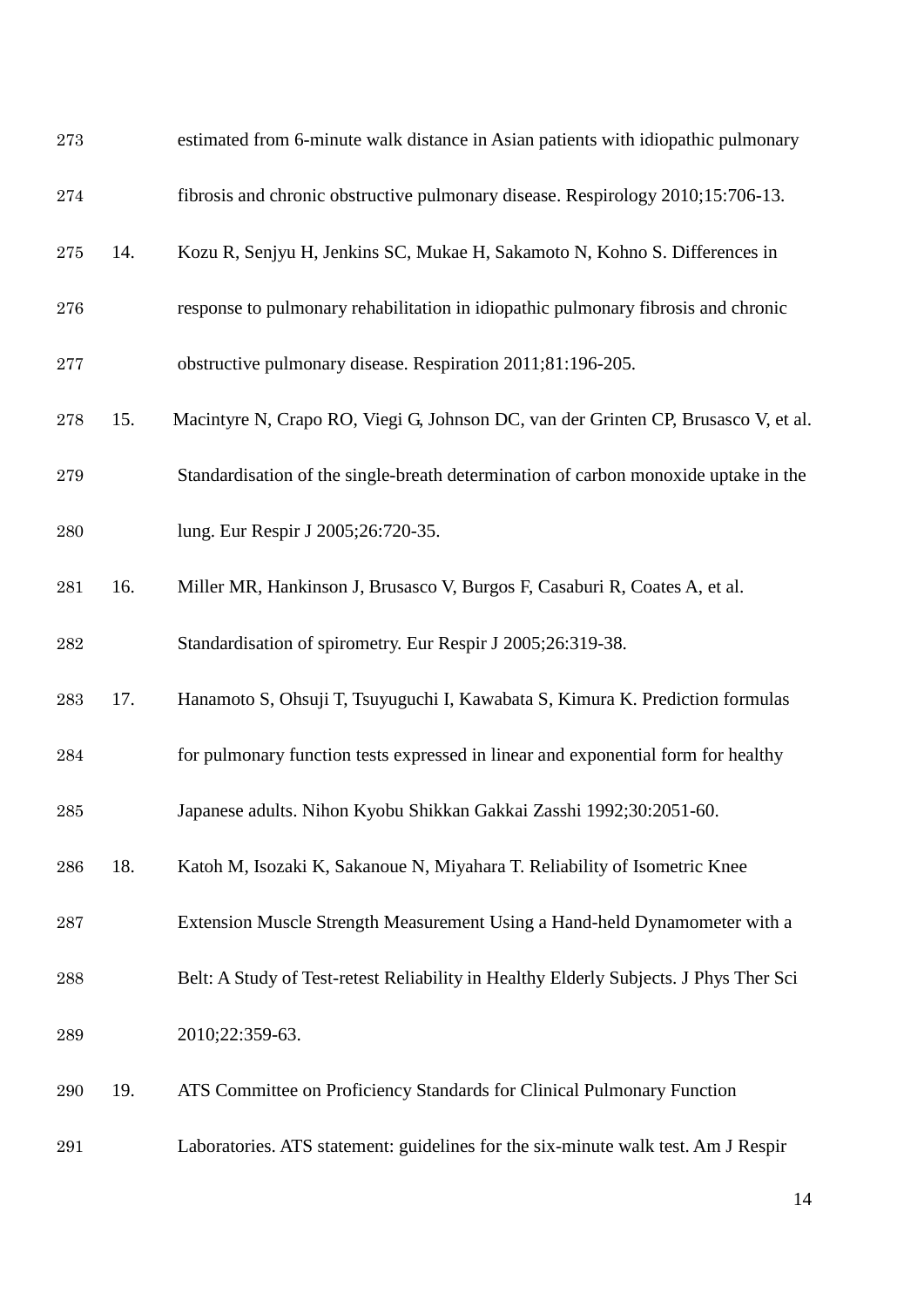<span id="page-16-6"></span><span id="page-16-5"></span><span id="page-16-4"></span><span id="page-16-3"></span><span id="page-16-2"></span><span id="page-16-1"></span><span id="page-16-0"></span> Crit Care Med 2002;166:111-7. 20. Borg GA. Psychophysical bases of perceived exertion. Med Sci Sports Exerc 1982;14:377-81. 21. Spector WD, Katz S, Murphy JB, Fulton JP. The hierarchical relationship between activities of daily living and instrumental activities of daily living. J Chronic Dis 1987;40:481-9. 22. Ando M, Mori A, Esaki H, Shiraki T, Uemura H, Okazawa M, et al. The effect of pulmonary rehabilitation in patients with post-tuberculosis lung disorder. Chest 2003;123:1988-95. 23. Fukuhara S, Bito S, Green J, Hsiao A, Kurokawa K. Translation, adaptation, and validation of the SF-36 Health Survey for use in Japan. J Clin Epidemiol 1998;51:1037-44. 24. Martinez TY, Pereira CA, dos Santos ML, Ciconelli RM, Guimaraes SM, Martinez JA. Evaluation of the short-form 36-item questionnaire to measure health-related quality of life in patients with idiopathic pulmonary fibrosis. Chest 2000;117:1627-32. 25. Barry SC, Gallagher CG. Corticosteroids and skeletal muscle function in cystic fibrosis. J Appl Physiol 2003;95:1379-84. 26. Spruit MA, Thomeer MJ, Gosselink R, Troosters T, Kasran A, Debrock AJ, et al.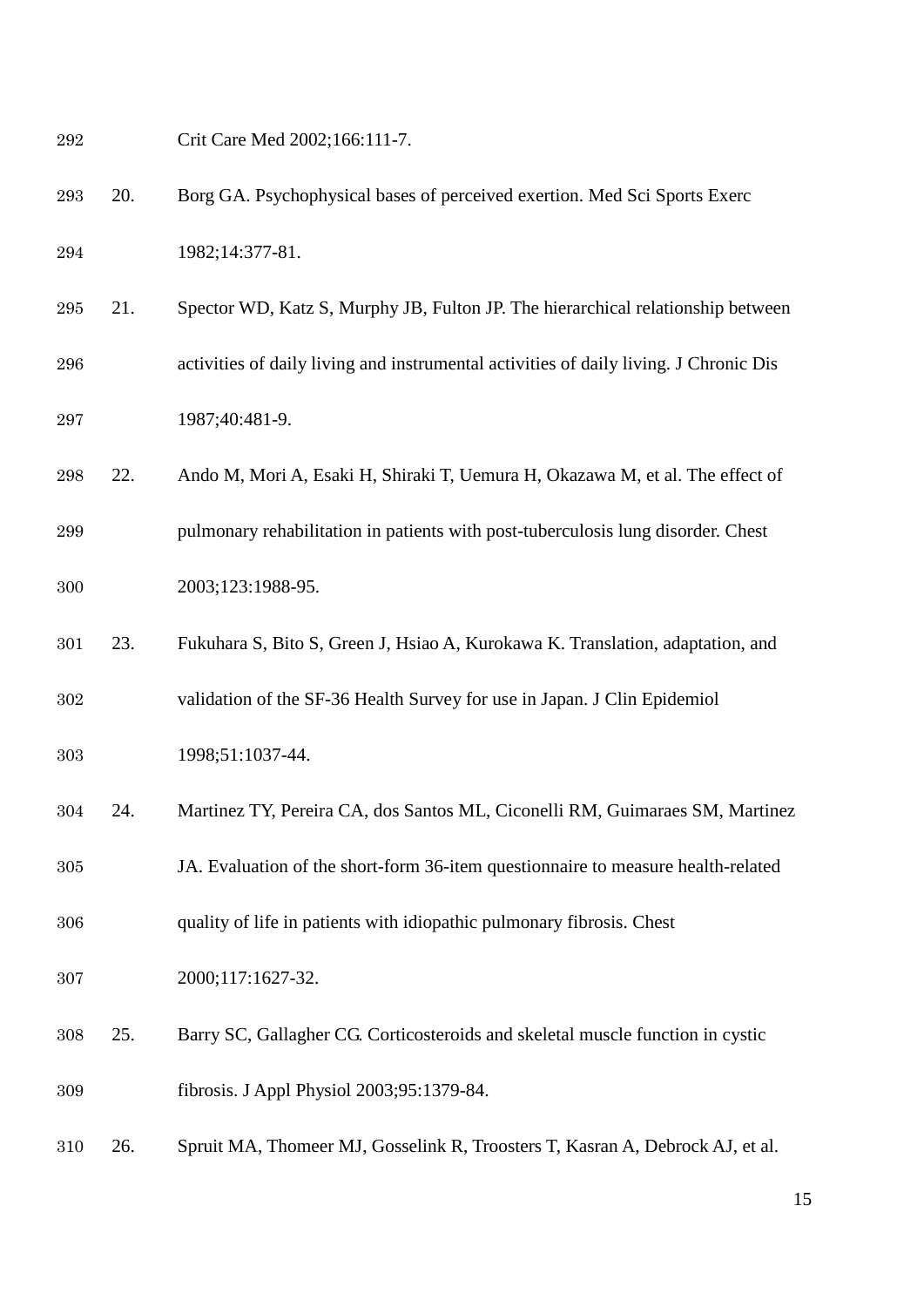<span id="page-17-5"></span><span id="page-17-4"></span><span id="page-17-3"></span><span id="page-17-2"></span><span id="page-17-1"></span><span id="page-17-0"></span>

| 311 |     | Skeletal muscle weakness in patients with sarcoidosis and its relationship with        |
|-----|-----|----------------------------------------------------------------------------------------|
| 312 |     | exercise intolerance and reduced health status. Thorax 2005;60:32-8.                   |
| 313 | 27. | Nishiyama O, Taniguchi H, Kondoh Y, Kimura T, Ogawa T, Watanabe F, et al.              |
| 314 |     | Quadriceps weakness is related to exercise capacity in idiopathic pulmonary fibrosis.  |
| 315 |     | Chest 2005;127:2028-33.                                                                |
| 316 | 28. | Spruit MA, Pennings HJ, Janssen PP, Does JD, Scroyen S, Akkermans MA, et al.           |
| 317 |     | Extra-pulmonary features in COPD patients entering rehabilitation after stratification |
| 318 |     | for MRC dyspnea grade. Respir Med 2007;101:2454-63.                                    |
| 319 | 29. | Swigris JJ, Wamboldt FS, Behr J, du Bois RM, King TE, Raghu G, et al. The 6            |
| 320 |     | minute walk in idiopathic pulmonary fibrosis: longitudinal changes and minimum         |
| 321 |     | important difference. Thorax 2010;65:173-7.                                            |
| 322 | 30. | Swigris JJ, Wilson SR, Green KE, Sprunger DB, Brown KK, Wamboldt FS.                   |
| 323 |     | Development of the ATAQ-IPF: a tool to assess quality of life in IPF. Health Qual      |
| 324 |     | Life Outcomes 2010;8:77.                                                               |
| 325 | 31. | Nishiyama O, Taniguchi H, Kondoh Y, Kimura T, Ogawa T, Watanabe F, et al.              |
| 326 |     | Health-related quality of life in patients with idiopathic pulmonary fibrosis. What is |
| 327 |     | the main contributing factor? Respir Med 2005;99:408-14.                               |
| 328 | 32. | Tzanakis N, Samiou M, Lambiri I, Antoniou K, Siafakas N, Bouros D. Evaluation of       |
| 329 |     | health-related quality-of-life and dyspnea scales in patients with idiopathic          |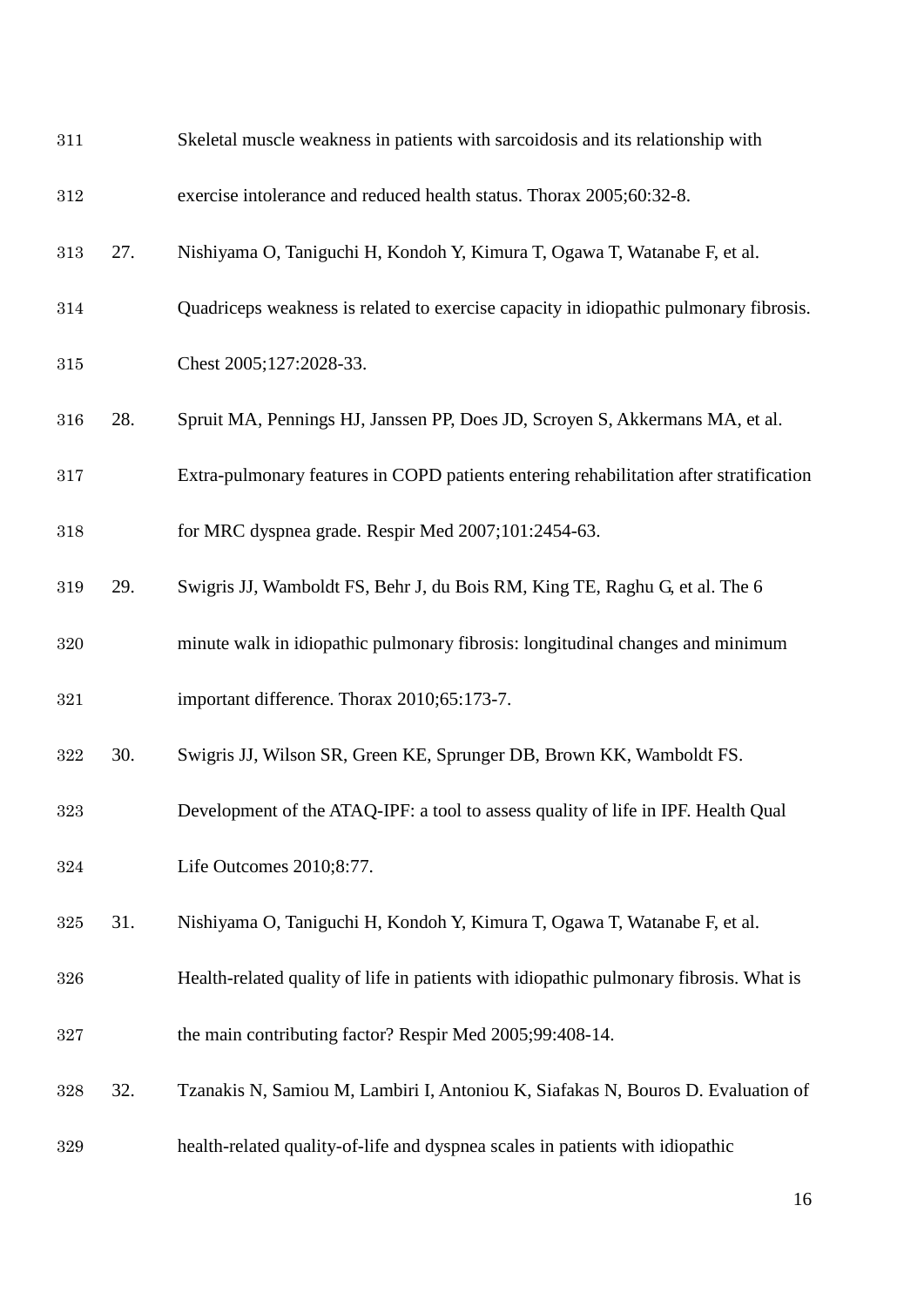<span id="page-18-1"></span><span id="page-18-0"></span>

| 330 |     | pulmonary fibrosis. Correlation with pulmonary function tests. Eur J Intern Med     |
|-----|-----|-------------------------------------------------------------------------------------|
| 331 |     | 2005;16:105-12.                                                                     |
| 332 | 33. | Lettieri CJ, Nathan SD, Barnett SD, Ahmad S, Shorr AF. Prevalence and outcomes      |
| 333 |     | of pulmonary arterial hypertension in advanced idiopathic pulmonary fibrosis. Chest |
| 334 |     | 2006;129:746-52.                                                                    |
| 335 | 34. | Stenton C. The MRC breathlessness scale. Occup Med (Lond) 2008;58:226-7.            |
| 336 |     |                                                                                     |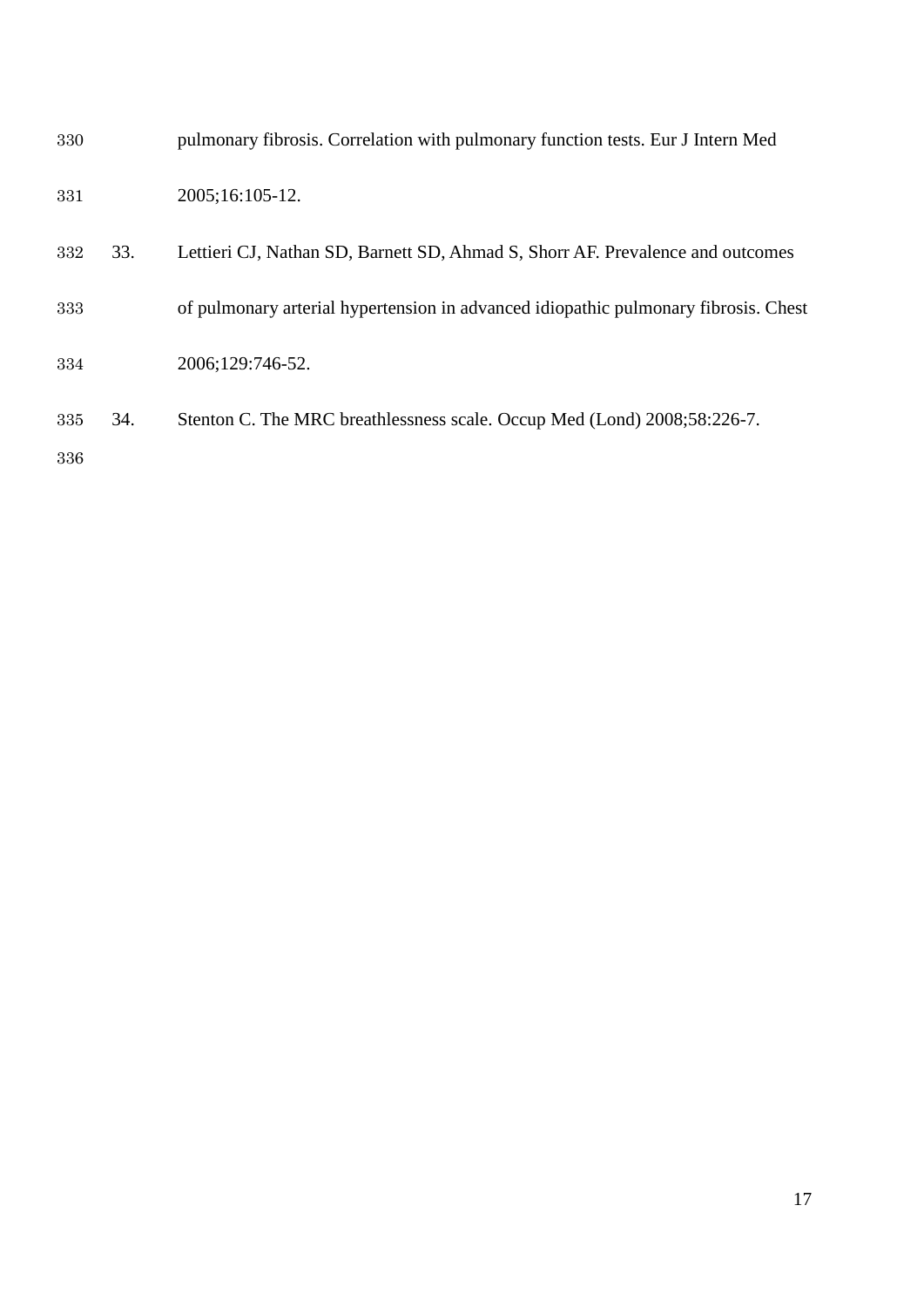#### **SUPPLIERS' LIST**

- a. μTas F-1; ANIMA Corporation, 3-65-1 Shimoishihara, Chofu, Tokyo 182-0034, Japan.
- b. T.K.K.5401 GRIP D; Takei Scientific Instruments Co., Ltd., 619 Yashiroda, Akiha-ku,
- Niigata 956-0113, Japan.
- c. Pulsox Me Oximeter; KONICA MINOLTA, INC, JP TOWER, 2-7-2 Marunouchi,
- Chiyoda-ku, Tokyo 100-0005, Japan.
- d. SPSS Statistics v. 17; An IBM Company, IBM Corp, 1 New Orchard Rd, Armonk, NY
- 10504.
-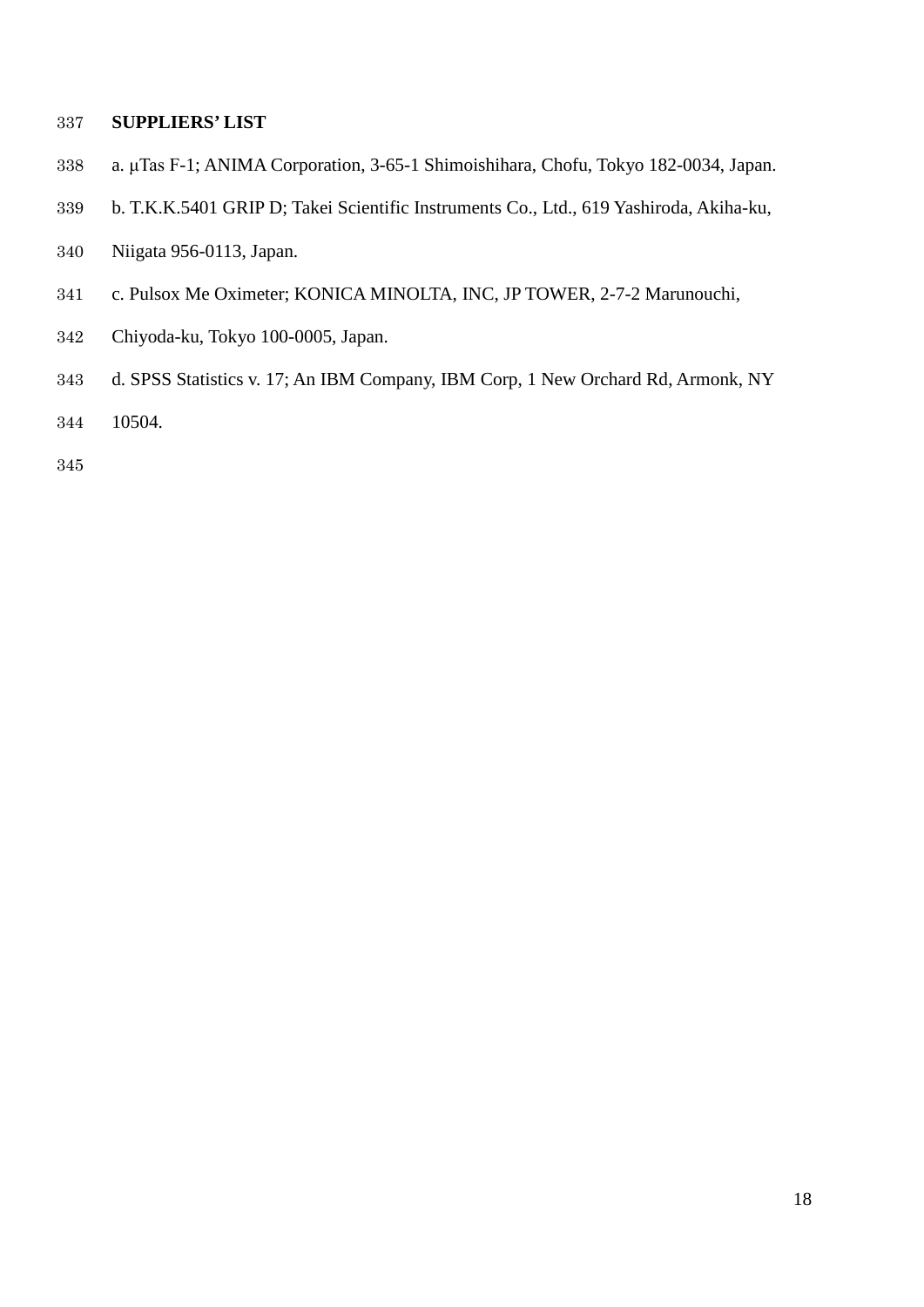#### **FIGURE LEGENDS**

## **Figure 1. QF, HF, 6MWD, and ADL score for subjects grouped according to MRC**

## **dyspnea grade.**

- Significant differences (p<0.001) were found between the grades for all measures (ANOVA
- or Kruskal-Wallis test). The median line overlaps the line identify the 75th percentile for the
- ADL scores for subjects in grades 3, 4 and 5.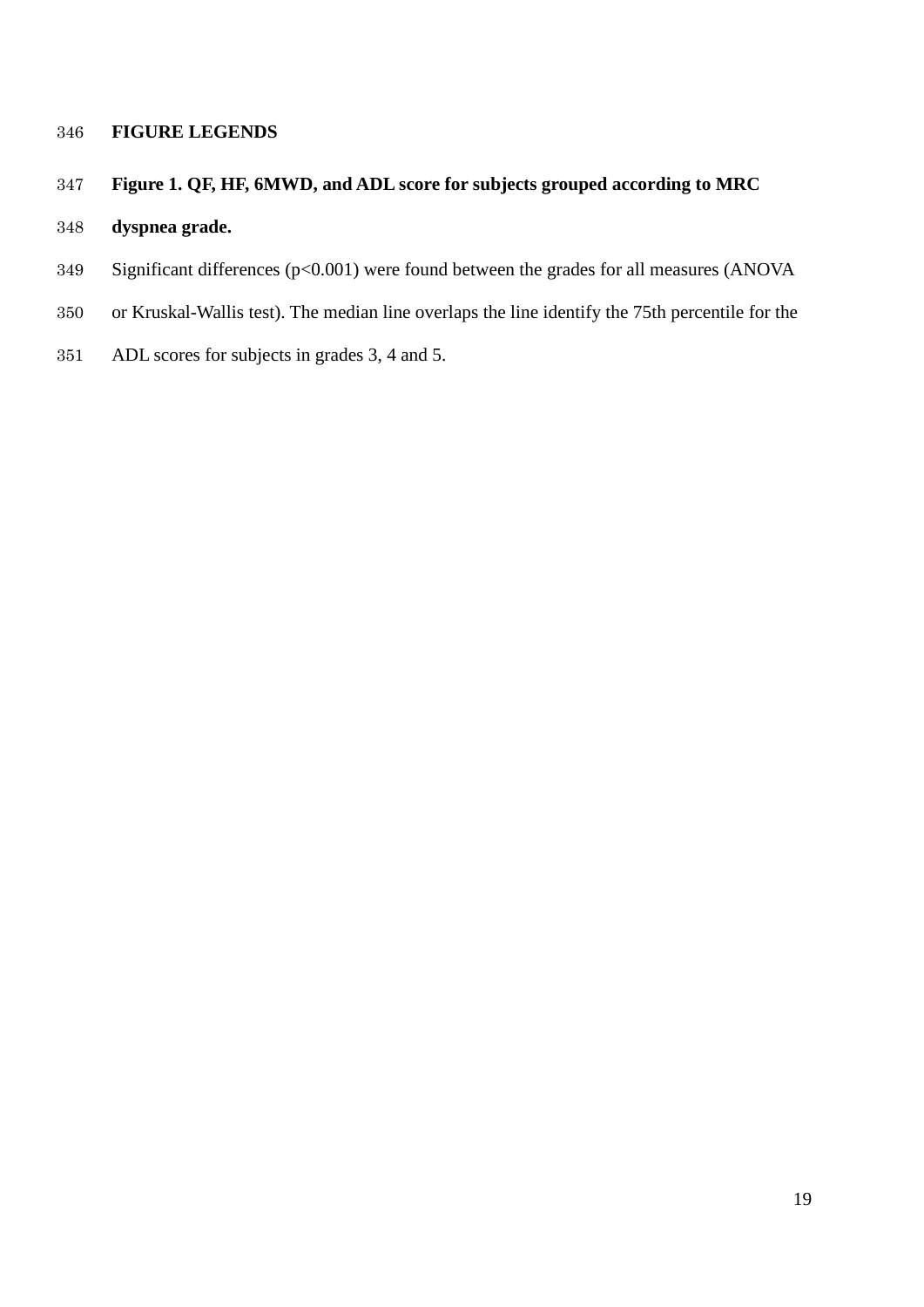# **Figure 1**









p<0.001

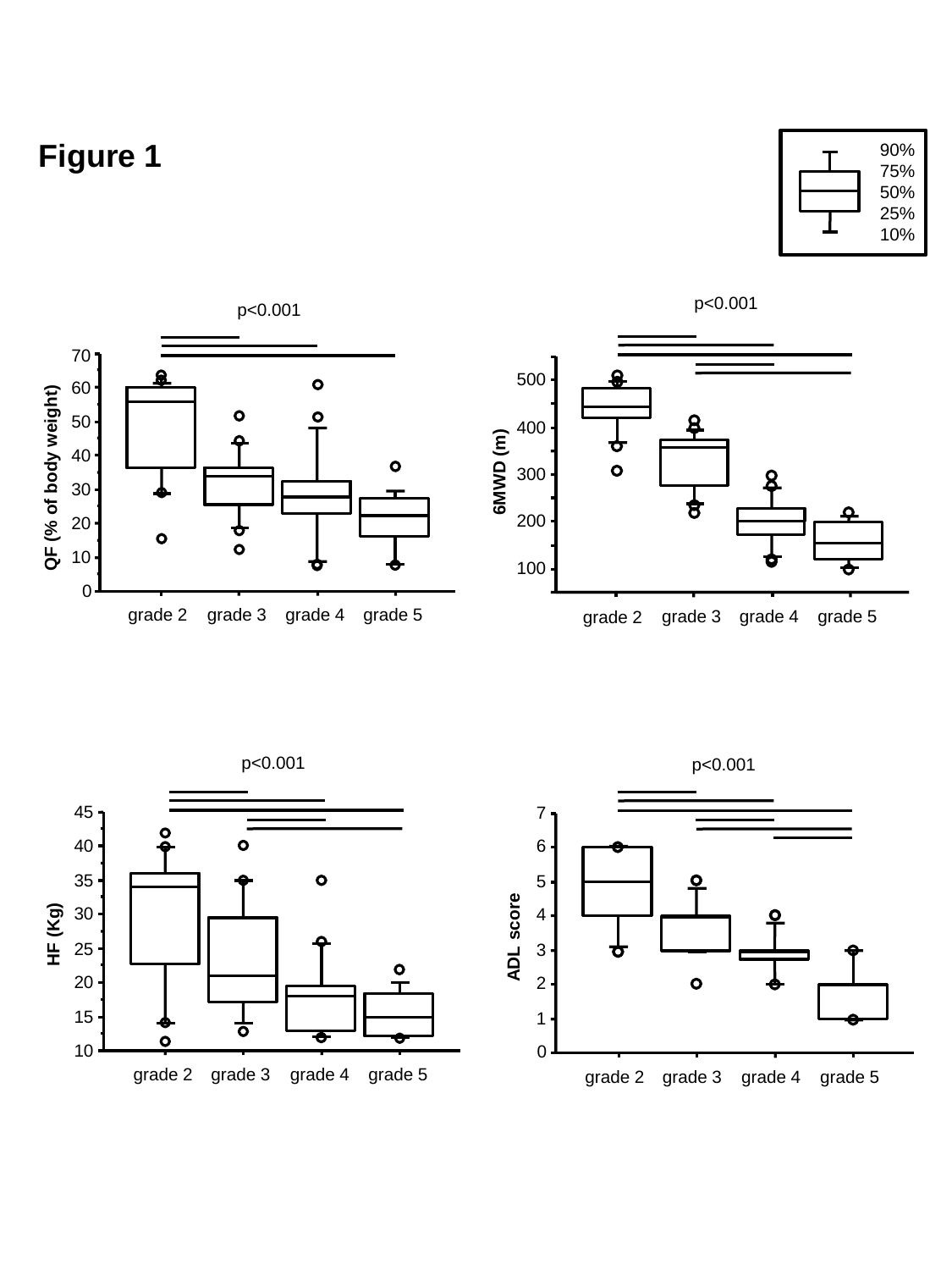|                                | Grade 2         | Grade 3          | Grade 4          | Grade 5                      | p Value |
|--------------------------------|-----------------|------------------|------------------|------------------------------|---------|
|                                | $(n=16)$        | $(n=17)$         | $(n=17)$         | $(n=15)$                     |         |
| Age, yr                        | $65.4 \pm 7.7$  | $67.8 \pm 7.4$   | $68.1 \pm 7.6$   | $68.7 \pm 7.5$               | 0.611   |
| Gender, M/F                    | 13/3            | 13/4             | 11/6             | 9/6                          | 0.520   |
| BMI, $\text{kg/m}^2$           | $22.2 \pm 1.7$  | $22.0 \pm 3.9$   | $20.1 \pm 3.5$   | $19.8 \pm 2.2$               | 0.055   |
| Smokers/ex smokers             | 3/9             | 0/12             | 0/13             | 0/10                         | 0.122   |
| Time since diagnosis, months   | $15 \pm 10$     | $27 \pm 16$      | $38 \pm 19*$     | $42 \pm 21*$                 | < 0.001 |
| <b>LTOT</b>                    | 2(13%)          | $11(65\%)*$      | $15(88%)$ *      | $15(100)*$                   | < 0.001 |
| Oral corticosteroids           | 1(6%)           | 7(41%)           | $13(76\%)*$      | $13(87\%)$ *†                | < 0.001 |
| RVSP, mm Hg                    | $27 \pm 14$     | $42 \pm 11$      | $62 \pm 20$ *†   | $69 \pm 17$ *†               | < 0.001 |
| Pulmonary function             |                 |                  |                  |                              |         |
| FEV <sub>1</sub> , L           | $1.8 \pm 0.5$   | $1.7 \pm 0.4$    | $1.6 \pm 0.5$    | $1.3 \pm 0.4$                | 0.050   |
| $FEV1$ , % predicted           | $88 \pm 12$     | $78 \pm 13$      | $73 \pm 19$      | $65 \pm 15*$                 | < 0.001 |
| FVC, L                         | $2.2 \pm 0.6$   | $1.9 \pm 0.6$    | $1.8 \pm 0.6$    | $1.5 \pm 0.5$                | 0.016   |
| FVC, % predicted               | $83 \pm 11$     | $67 \pm 13*$     | $60 \pm 16*$     | $51 \pm 11$ *†               | < 0.001 |
| FRC, L                         | $1.8\pm0.4$     | $1.7 \pm 0.4$    | $1.5 \pm 0.6$    | $1.3 \pm 0.4$                | 0.075   |
| FRC, % predicted               | $73 \pm 14$     | $68 \pm 11$      | $58 \pm 14*$     | $55 \pm 11$ *†               | < 0.001 |
| TLC, L                         | $3.6 \pm 0.6$   | $2.8 \pm 0.7*$   | $2.7 \pm 0.8*$   | $2.4 \pm 0.6*$               | < 0.001 |
| TLC, % predicted               | $78 \pm 11$     | $61 \pm 11*$     | $54 \pm 12*$     | $49 \pm 9*$ †                | < 0.001 |
| $DL_{CO}$ , mL/min/mmHg        | $8.4 \pm 2.5$   | $5.8 \pm 1.4*$   | $4.4 \pm 1.9*$   | $3.5 \pm 1.5*$ †             | < 0.001 |
| DL <sub>co</sub> , % predicted | $58 \pm 20$     | $35 \pm 10^*$    | $28 \pm 12$ *†   | $21 \pm 8$ *†                | < 0.001 |
| PaO <sub>2</sub> at rest, mmHg | $79.4 \pm 8.2$  | $72.3 \pm 6.5$   | $70.7 \pm 10.2$  | $64.9 \pm 17.2$              | 0.006   |
| $PaCO2$ at rest, mmHg          | $40.1 \pm 1.0$  | $41.0 \pm 4.6$   | $40.9 \pm 5.1$   | $43.9 \pm 3.2$               | 0.084   |
| 6MWD, m                        | $439 \pm 52$    | $330 \pm 60*$    | $201 \pm 50*$ †  | $157 \pm 43$ *†‡             | < 0.001 |
| Health status                  |                 |                  |                  |                              |         |
| Physical functioning           | $55.3 \pm 7.2$  | $34.1 \pm 18.4*$ | $20.3 \pm 7.0*$  | $16.0 \pm 9.1$ *† $\ddagger$ | < 0.001 |
| Role physical                  | $55.9 \pm 15.9$ | $22.4 \pm 17.3*$ | $23.2 \pm 13.4*$ | $19.6 \pm 10.3*$             | < 0.001 |
| Bodily pain                    | $66.5 \pm 25.1$ | $57.2 \pm 29.0$  | $65.6 \pm 29.1$  | $65.6 \pm 28.4$              | 0.679   |

**Table 1. Demographic, pulmonary function, 6MWD and health status data of the 65 subjects grouped according to MRC dyspnea grade**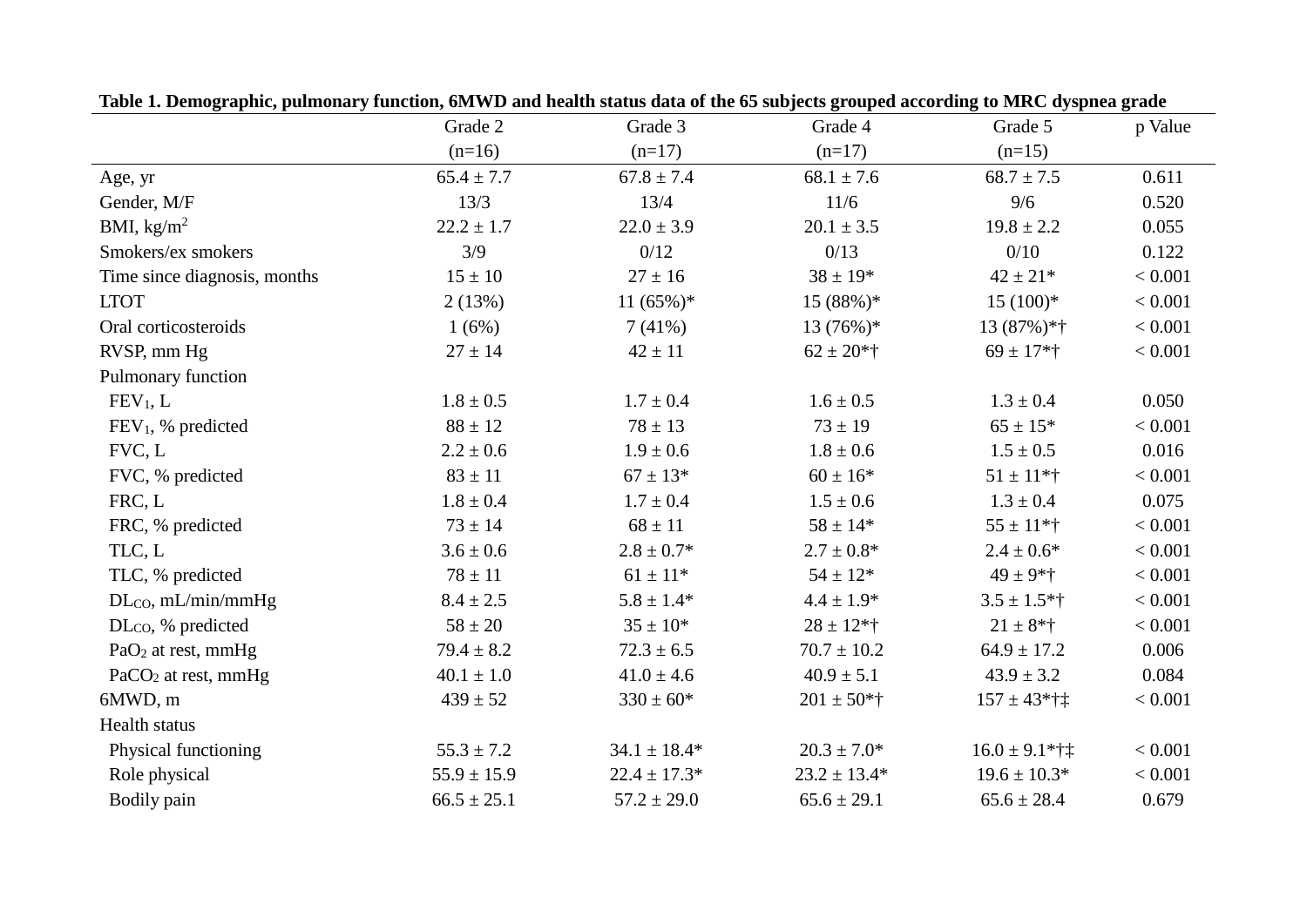| General health  | $50.9 + 11.0$ | $35.8 + 18.9$     | $24.1 + 16.8*$ | $19.1 + 10.7*$     | < 0.001 |
|-----------------|---------------|-------------------|----------------|--------------------|---------|
| Vitality        | $54.7 + 11.7$ | $37.9 \pm 21.5^*$ | $26.5 + 18.0*$ | $19.6 + 15.3*$     | < 0.001 |
| Social function | $62.5 + 18.8$ | $42.6 + 27.6$     | $36.0 + 15.2*$ | $30.0 \pm 14.8^*$  | < 0.001 |
| Role emotional  | $66.7 + 15.2$ | $47.1 + 28.2$     | $30.9 + 21.4*$ | $19.4 \pm 15.3$ *† | < 0.001 |
| Mental health   | $61.6 + 14.3$ | $42.9 + 20.8*$    | $41.8 + 17.2*$ | $35.0 + 12.0*$     | < 0.001 |

Data are presented as means  $\pm$  SD or number (n) and percentage (%) of subjects. BMI = body mass index; DL<sub>CO</sub> = diffusing capacity for carbon monoxide;  $FEV_1$  = forced expiratory volume in one second;  $FRC$  = functional residual capacity;  $FVC$  = forced vital capacity; LTOT = long term oxygen therapy; PaCO<sub>2</sub> = arterial carbon dioxide tension; PaO<sub>2</sub> = arterial oxygen tension; RVSP = right ventricular systolic pressure; 6MWD = 6-minute walk distance; TLC = total lung capacity; RVSP data missing for 3 subjects in Grade 2 and 1 subject in each of grades 3, 4 and 5. Arterial blood gas tensions measured breathing oxygen in subjects in LTOT or breathing room air.

p values within the table refer to differences in group means or proportion of subjects. Significance level for undertaking post-hoc analyses as set at p<0.0017 [i.e. = 0.05/29 (where 29 = number of comparisons)]. Post-hoc analyses: \*p<0.05 versus grade 2; † versus grade 3; ‡ versus grade 4.